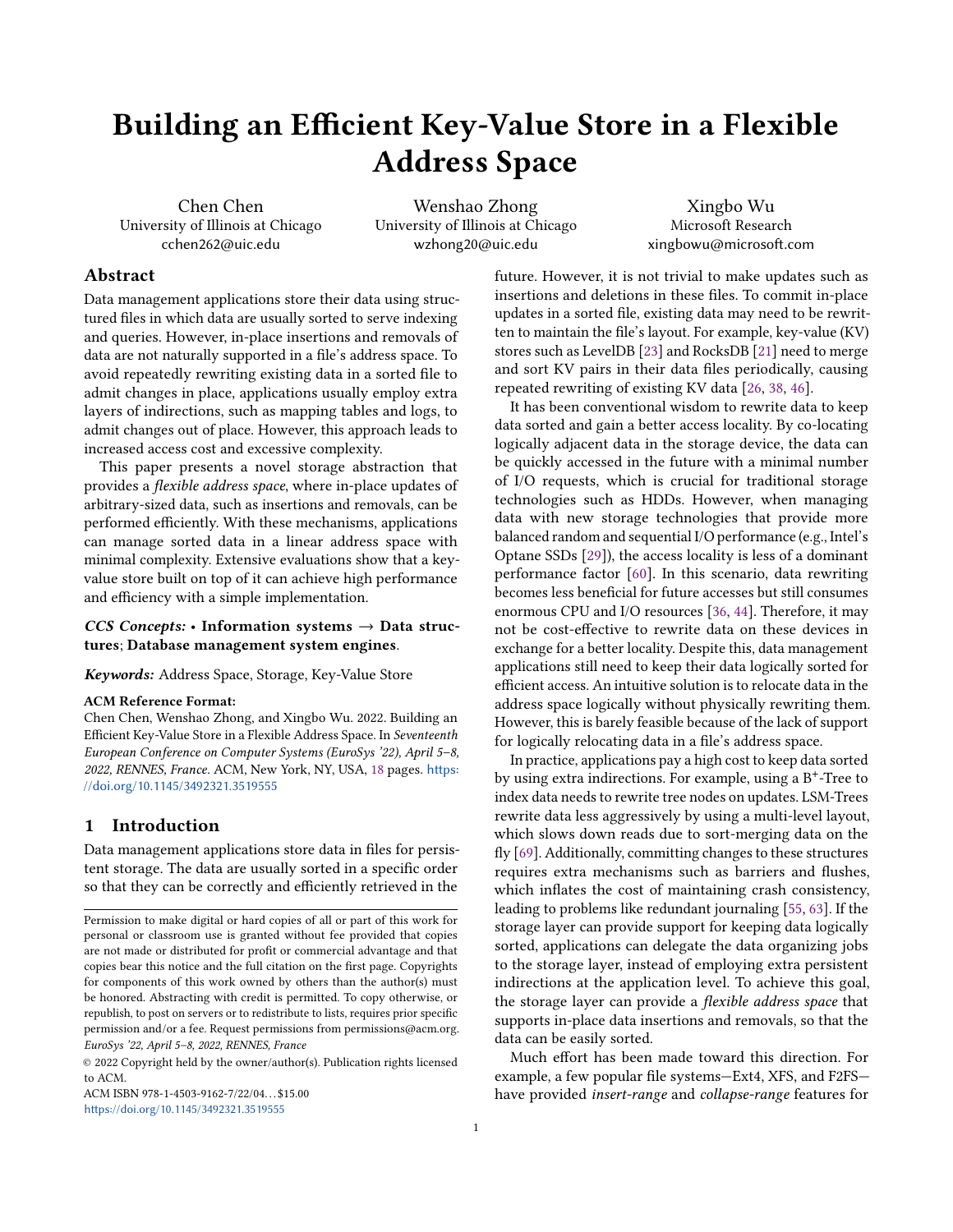inserting or removing a range in a file's address space to support various types of applications [\[22,](#page-14-3) [28\]](#page-15-6). However, these mechanisms have not been able to help applications because of a few fundamental limitations. First of all, they have rigid block-alignment requirements. For example, inserting a record of a few bytes into a sorted data file using the insertrange operation is not allowed. Second, shifting a range of address mappings is very inefficient with conventional address space indexes. Inserting an aligned data segment to a file needs to shift all the existing address mappings after the insertion point to make room for the new data. The shift operation has  $O(N)$  cost (N is the number of extents or blocks in the file), which can be very costly due to intensive metadata updates and journaling. Third, commonly used data indexing mechanisms cannot keep track of shifted contents in an address space. For example, indexes using offsets to locate data are no longer usable because the offsets can be easily changed by a shift operation. Therefore, a co-design of applications and the storage layer is necessary to realize the benefits of managing data in a flexible address space.

This paper introduces FlexSpace, a storage engine that provides a persistent flexible address space for data management applications. The core of FlexSpace is an address space indexing structure, named FlexTree, that is derived from the B<sup>+</sup>-Tree structure. In a FlexTree, it takes  $O(\log N)$  time to perform a shift operation in the address space, which is asymptotically faster than that of existing index data structures with  $O(N)$  cost. We implement FlexSpace as a userspace library. It adopts log-structured space management for write efficiency and performs defragmentation based on data access locality for cost-effectiveness. It also employs logical logging [\[50,](#page-15-7) [67\]](#page-16-3) to commit metadata updates at low cost.

We build FlexDB, a KV store that demonstrates how to implement efficient data management applications in a flexible address space. Based on the advanced features provided by FlexSpace, FlexDB is able to maintain a fully sorted order of all KV pairs in a persistent flexible address space without employing complex indirections or intensively rewriting existing data. In the meantime, it has a simple structure and a small codebase. That said, FlexDB is a fully functional KV store that supports regular point and range query operations. FlexDB also integrates efficient mechanisms to support caching, concurrent access, and crash consistency. Evaluation results show that FlexDB has substantially reduced the data rewriting overheads. It achieves up to 16× and 3.3× speed-ups for read and write operations, respectively, compared to two I/O-optimized KV stores, RocksDB and KVell.

This paper makes three major contributions. First, we introduce an address space indexing structure, namely FlexTree, that enables efficient shift operations ([§3\)](#page-2-0). Second, we build FlexSpace to realize a persistent flexible address space, in which data management applications can perform high-speed in-place data insertions and removals ([§4\)](#page-4-0). Third,

<span id="page-1-0"></span>

Figure 1. Performance of random write/insert on Ext4

we use FlexDB to demonstrate a performant KV store that can be easily built based on a flexible address space ([§5\)](#page-6-0). Furthermore, we thoroughly evaluate the efficacy of a flexible address space and its usage for data management ([§6\)](#page-7-0).

# <span id="page-1-1"></span>2 Limitations of File Address Spaces

Modern file systems use extents to manage file address mappings. An extent is a group of contiguous blocks. Its metadata consists of three essential elements—file offset, length, and block number. Real-world file systems employ index structures to manage extents. For example, Ext4 uses an HTree [\[19\]](#page-14-4). Btrfs and XFS use a  $B^+$ -Tree [\[51,](#page-15-8) [59\]](#page-16-4). F2FS uses a multi-level mapping table [\[34\]](#page-15-9).

Regular file operations such as overwrite do not modify existing mappings. An append-write to a file needs to expand the last extent in place or add new extents to the end of the mapping index, which is of low cost. However, the insertrange and collapse-range operations in the aforementioned data structures can be very expensive due to the shifting of extents. To be specific, an insert-range or collapse-range operation needs to update the offset value of every extent after the insertion or removal point. Therefore, the shift operation has  $O(N)$  cost, where N is the total number of extents after the insertion or removal point.

We benchmark the file editing performance of an Ext4 file system on an Intel Optane 905P SSD. There are two write patterns, namely, PWRITE and INSERT-RANGE. PWRITE starts with an empty file and uses the pwrite system call to fill a 1 GB space with 4 KB blocks in random order without overwrites. insert-range starts with an empty file and inserts 4KB data blocks to random 4K-aligned offsets by shifting existing file data forward until the file size reaches 1 GB. Accordingly, each insertion shifts the data after the insertion point forward. The experimental results are shown in Figure [1.](#page-1-0) The throughput of INSERT-RANGE dropped quickly and was eventually nearly 1000× lower than that of pwrite. Although insert-range does not rewrite any user data, it updates the metadata intensively and caused 25% more writes to the SSD compared to PWRITE. This number can be further increased if the application frequently calls fsync to enforce write ordering. XFS and F2FS also support the shift operations, but they exhibit much worse performance than Ext4, so their results are not included.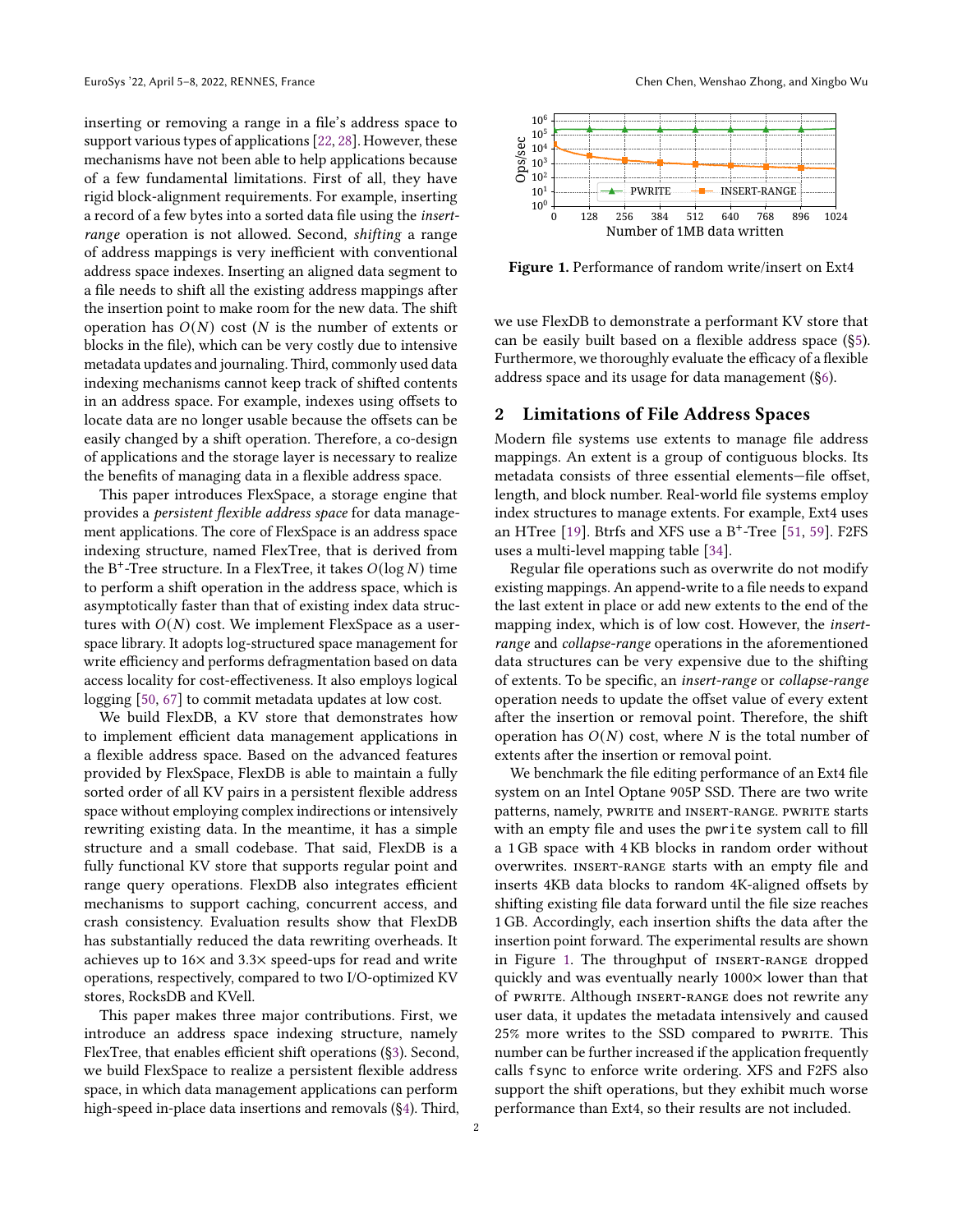Extents are simple and flexible for managing variablelength address mappings. However, the alignment requirements and the inefficient extent index structures in today's file address spaces hinder the adoption of in-place data insertions and removals. To make a flexible address space generally usable and affordable for data management applications, an efficient mechanism that supports data shifting without rigid alignment requirements is indispensable.

# <span id="page-2-0"></span>3 FlexTree

Inserting or removing data in a file needs to shift all the existing data beyond the insertion or removal point, which causes intensive updates to the metadata of the affected extents. With regard to the number of extents in a file, the cost of shift operations can be prohibitively high due to the  $O(N)$  complexity in existing extent index structures.

The following introduces FlexTree, an augmented B<sup>+</sup>-Tree that supports efficient shift operations. The design of FlexTree is based on the observation that a shift operation alters a contiguous range of extents. FlexTree treats the shifted extents as a whole and applies the updates to them collectively. To facilitate this, it employs a new metadata representation scheme that stores the address information of an extent on its search path. As an extent index, it costs  $O(log N)$  time to perform a shift operation in FlexTree, and a shift operation only needs to update a few tree nodes.

#### 3.1 The Structure of FlexTree

Before demonstrating the design of FlexTree, we first start with an example of  $B^+$ -Tree [\[12\]](#page-14-5) that manages an address space in byte granularity (Figure [2a\)](#page-3-0). Each extent corresponds to a leaf-node entry consisting of three elements offset, length, and (physical) address. Each internal node contains pivot entries that separate the pointers to the child nodes. When inserting a new extent at the head of an address space, every existing extent's offset and every pivot's offset must be updated because of the shift operation on the entire address space.

FlexTree employs an address metadata representation scheme that allows for shifting extents with substantially reduced changes. Figure [2b](#page-3-0) shows a FlexTree that encodes the same address mappings in the B<sup>+</sup>-tree. In FlexTree, the offset fields in extent entries and pivot entries are replaced by partial offset fields. Besides, the only structural difference is that in a FlexTree, every pointer to a child node is associated with a shift value. These shift values are used for encoding address information in cooperation with the partial offsets. The effective offset of an extent or pivot entry is determined by the sum of the entry's partial offset and the shift values of the pointers found on the search path from the root node to the entry. The search path from the root node (at level  $0$ ) to an entry at level  $N$  can be represented by a sequence  $((X_0, S_0), (X_1, S_1), \ldots, (X_{N-1}, S_{N-1}))$ , where  $X_i$ 

represents the index of the pointer at level  $i$ , and  $S_i$  represents the shift value associated with that pointer. The partial offset of an entry is  $P$ . Its effective offset  $E$  can be calculated by  $E = \left( \sum_{i=0}^{N-1} S_i \right) + P.$ 

#### 3.2 FlexTree Operations

FlexTree supports basic extent operations such as appending extents at the end of an address space and remapping existing extents, as well as advanced operations, including inserting or removing extents in the middle of an address space (insertrange and collapse-range). The following explains how the address range operations execute in a FlexTree. In this section, a leaf node entry in FlexTree is denoted by a triple: (partial\_offset, length, address).

The insert-range Operation Inserting a new extent of length  $L$  to a leaf node  $z$  in a FlexTree takes three steps. First, the operation searches for the leaf node and inserts a new entry with a partial offset  $P = E - (\sum_{i=0}^{N-1} S_i)$ , assuming the leaf node is not full. When inserting to the middle of an existing extent, the extent must be split before the insertion. The insertion requires a shift operation on all the extents after the new extent. In the second step, for each extent within node  $z$  that needs shifting, its partial offset is incremented by  $L$ . The remaining extents that need shifting span all the leaf nodes after node  $z$ . We observe that, if every extent within a subtree needs to be shifted, the shift value can be recorded in the pointer that points to the root of the subtree. Therefore, in the third step, the remaining extents are shifted as a whole by updating a minimum number of pointers to a few subtrees that cover the entire range. To this end, for each ancestor node of  $z$  at level  $i$ , the shift values of the pointers and the partial offsets of the pivots after the pointer at  $X_i$  are all added by  $L$ . In this process, the updated pointers cover all the remaining extents, and the path of each remaining extent contains exactly one updated pointer. When the update is finished, every shifted extent has its effective offset added by L. The number of updated nodes of a shift operation is bounded by the tree's height, so the operation's cost is  $O(\log N)$ .

Figure [3](#page-3-1) shows the process of inserting a new extent with length 3 and physical address 89 to offset 0 in the FlexTree shown in Figure [2b.](#page-3-0) The first step is to search for the target leaf node for insertion. Because all the shift values of the pointers are 0, the effective offset of every entry is equal to its partial offset. Therefore, the target leaf node is the leftmost one, and the new extent should be inserted at the beginning of that leaf node. Then, there are three changes to be made to the FlexTree. First, a new entry (0, 3, 89) is inserted at the beginning of the target leaf node. Second, the other two extents in the same leaf node are updated from (0, 9, 0) and (9, 8, 31) to (3, 9, 0) and (12, 8, 31), respectively. Third, following the target leaf node's path upward, the pointers to the three subtrees covering the remaining leaf nodes and the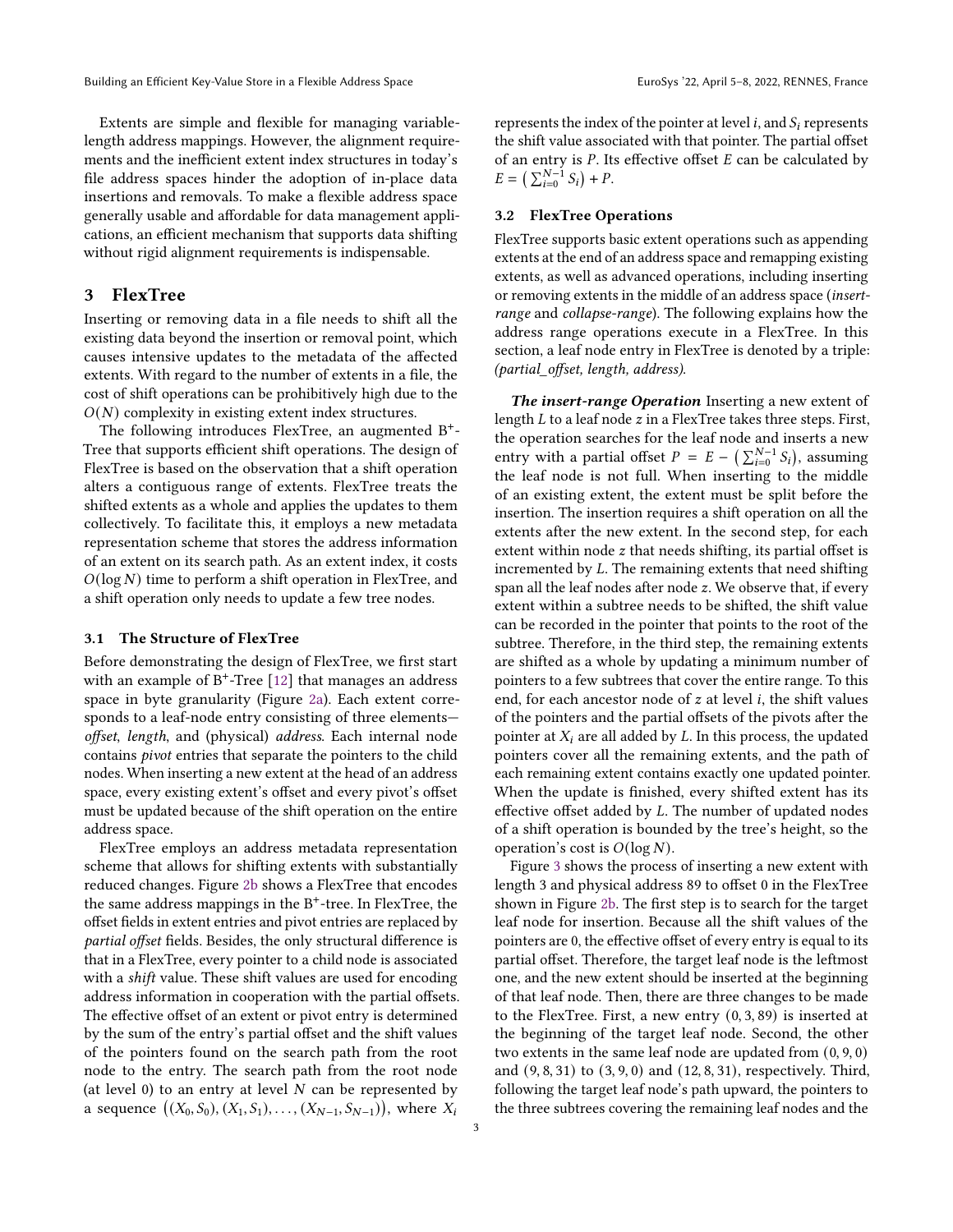<span id="page-3-0"></span>

Figure 2. Examples of  $B^+$ -Tree and FlexTree that manage the same address space

<span id="page-3-1"></span>

Figure 3. Inserting a new extent in FlexTree

corresponding pivots are updated, as shown in the shaded areas in Figure [3.](#page-3-1) Now, the effective offset of every existing leaf entry is increased by 3.

FlexTree splits every full node when a search travels down the tree for insertion. The split threshold is set to one entry smaller than the node's capacity because an insertion may cause an extent to be split, which leads to two entries being added to the node for the insertion. To split a node, half the entries in the node are moved to a new node. Meanwhile, a pointer to the new node and a new pivot entry is created at the parent node. The new pointer inherits the shift value of the pointer to the old node so that the effective offsets of the moved entries remain unchanged. The new pivot entry inherits the effective offset of the median key in the old full node. The partial offset of the new pivot is calculated as the sum of the old median key's partial offset and the new pointer's inherited shift value. Figure [4](#page-3-2) shows an example of a split operation. The new pivot's partial offset is 38 (which is  $5 + 33$ ). **19 19 19 EVEL TERN CONSERVATION (199 CONSERVATION (199 CONSERVATION (199 CONSERVATION (199 CONSERVATION (199 CONSERVATION (199 CONSERVATION (199 CONSERVATION (199 CONSERVATION (199 CONSERVATI** 

<span id="page-3-2"></span>

Figure 4. An example of node splitting in FlexTree

Querying Mappings of an Address Range To retrieve the mappings of an address range in FlexTree, the operation first searches for the starting point of the range, which is a byte address within an extent. Then, it scans forward

<span id="page-3-3"></span>

Figure 5. Looking up mappings from 36 to 55 in FlexTree

mappings in the requested range. The correctness of the forward scanning is guaranteed by the assumption that all extents on the leaf level are contiguous in the logical address space. Apparently, a hole (an unmapped address range) in the logical address space can break the continuity and lead to incorrect range size calculation and wrong search results. To address this issue, FlexTree explicitly records holes as unmapped ranges using extents with a special physical address value that has all the bits set to one. When an unmapped range is split due to an insertion or write in it, the resulting unmapped extents, if any, still hold the special physical address value.

To query the address mappings from 36 to 55 in the FlexTree shown in Figure [5,](#page-3-3) a search of logical offset 36 first identifies the third leaf node. The partial offset values of the pivots in the internal nodes on the path are equal to their effective offsets (54 and 33), and the target leaf node has the path  $((0, +0), (2, +3))$ . The starting point (logical offset 36) is the fourth byte within the first extent in the leaf node. Then the address mappings of the 19-byte range can be retrieved by scanning the leaf nodes from that point. The result is  $((15, 6), (39, 3), (50, 9), (42, 1)),$  an array of four tuples, each containing a physical address and a length.

The collapse-range Operation To collapse (remove without leaving a hole) an address range in FlexTree, the operation first searches for the starting point of the removal. If the range starts in the middle of an extent, the extent is split so that the removal will start from the beginning of an extent. Similarly, a split is also used when the range ends in the middle of an extent. The address range being removed will cover one or multiple extents. For each extent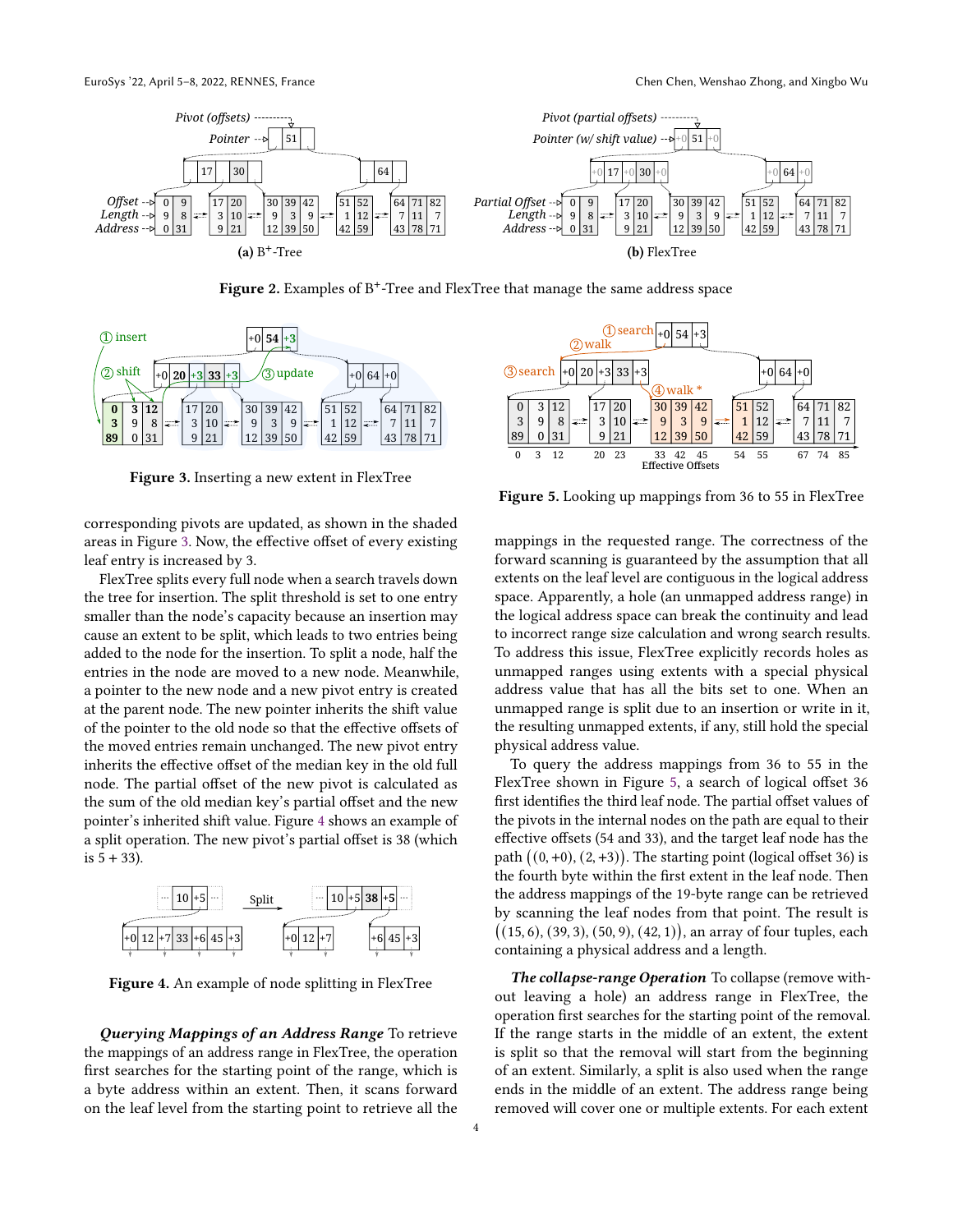in the range, the extents after it are shifted backward using a process similar to the forward shifting in the insertion operation. The only difference is that a negative shift value is used.

Figure [6](#page-4-1) shows the process of removing a 9-byte address range (33 to 42) from the FlexTree in Figure [5](#page-3-3) without leaving a hole in the address space. First, a search identifies the starting point, which is the beginning of the first extent (30, 9, 12) in the third leaf node. Then the extent is removed, and the remaining extents in the leaf node are shifted backward. Finally, in the root node, the pointer to the subtree that covers the last two leaf nodes is updated with a negative shift value of −9, as shown in the shaded area in Figure [6.](#page-4-1)

<span id="page-4-1"></span>

Figure 6. Removing address mapping from offset 33 to 42

FlexTree merges a node to a sibling if their total size is under a threshold after a removal. Since two nodes being merged can have different shift values in their parents' pointers, we need to adjust the partial offsets in the merged node to maintain correct effective offsets for all the entries. When merging two internal nodes, the shift values are also adjusted accordingly. Figure [7](#page-4-2) shows an example of merging two internal nodes.

<span id="page-4-2"></span>

Figure 7. An example of node merging in FlexTree

#### 3.3 Implementation

FlexTree manages extent address mappings in byte granularity. To be specific, the size of an extent can be an arbitrary number of bytes. In the implementation of FlexTree, the internal nodes have 64-bit shift values and pivots. For leaf nodes, we use 32-bit lengths, 48-bit partial offsets, and 48-bit physical addresses for extents. The largest physical address value  $(2^{48} - 1)$  is reserved for unmapped address ranges.

An effective offset can address a 64-bit space using the sum of 64-bit shift values and a 48-bit partial offset. When a leaf node's maximum partial offset becomes too large, to avoid overflow, FlexTree subtracts a value  $M$ , which is the minimum partial offset in the node, from every partial offset of the node, and adds  $M$  to the node's corresponding shift value in the parent node. Within a leaf node, the extents can cover up to 256 TB, which is sufficiently large in practice.

In the next section, we will introduce how we use FlexTree to manage data in a persistent address space correctly and efficiently

# <span id="page-4-0"></span>4 FlexSpace

FlexSpace is a storage engine that provides persistent data storage in a flexible address space. With FlexSpace, applications can make a better tradeoff by leveraging the lightweight in-place insertion/removal operations to manage sorted data without using extra indirections or repeated data rewriting.

We implement FlexSpace as a user-space library. It supports common file operations such as read, write, pread, and pwrite. It also provides advanced insert\_range and collapse\_range APIs for in-place data insertions and removals. The library enables concurrent access to individual address spaces using reader-writer locks. It does not employ automated readahead since I/O efficiency is often better exploited from the application level [\[32,](#page-15-10) [33,](#page-15-11) [36\]](#page-15-3).

Internally, a FlexSpace's data and metadata are stored in regular files in a traditional file system. Each FlexSpace consists of three files—a data file, a FlexTree file, and a logical log file. The user-space library implementation gives FlexSpace the flexibility to perform byte-granularity space management without any block alignment limitations. In the meantime, the FlexSpace library delegates the job of cache management to the operating system.

#### <span id="page-4-3"></span>4.1 Space Management

A FlexSpace stores its data in a data file. The data file's space is divided into fixed-size segments, which is similar to the structures in log-structured storage systems [\[34,](#page-15-9) [52,](#page-15-12) [53\]](#page-15-13). Each segment is 4 MB in our implementation because this size provides a good balance between space allocation complexity and garbage collection cost (discussed later). Each new extent is allocated within a segment. Specifically, a large write operation may create multiple logically contiguous extents residing in different segments. To avoid small writes, an in-memory segment buffer is maintained, where consecutive extents are automatically merged if they are logically contiguous. Only one segment is buffered in memory at any time.

The FlexSpace library performs garbage collection (GC) to reclaim space from underutilized segments. It maintains an in-memory array to record the valid data size of each segment. A GC process scans the array to identify a set of most underutilized segments and relocates all the valid extents from these segments to new segments. Then, the FlexTree extent index is updated accordingly. Since the extents in a FlexSpace can have arbitrary sizes, the GC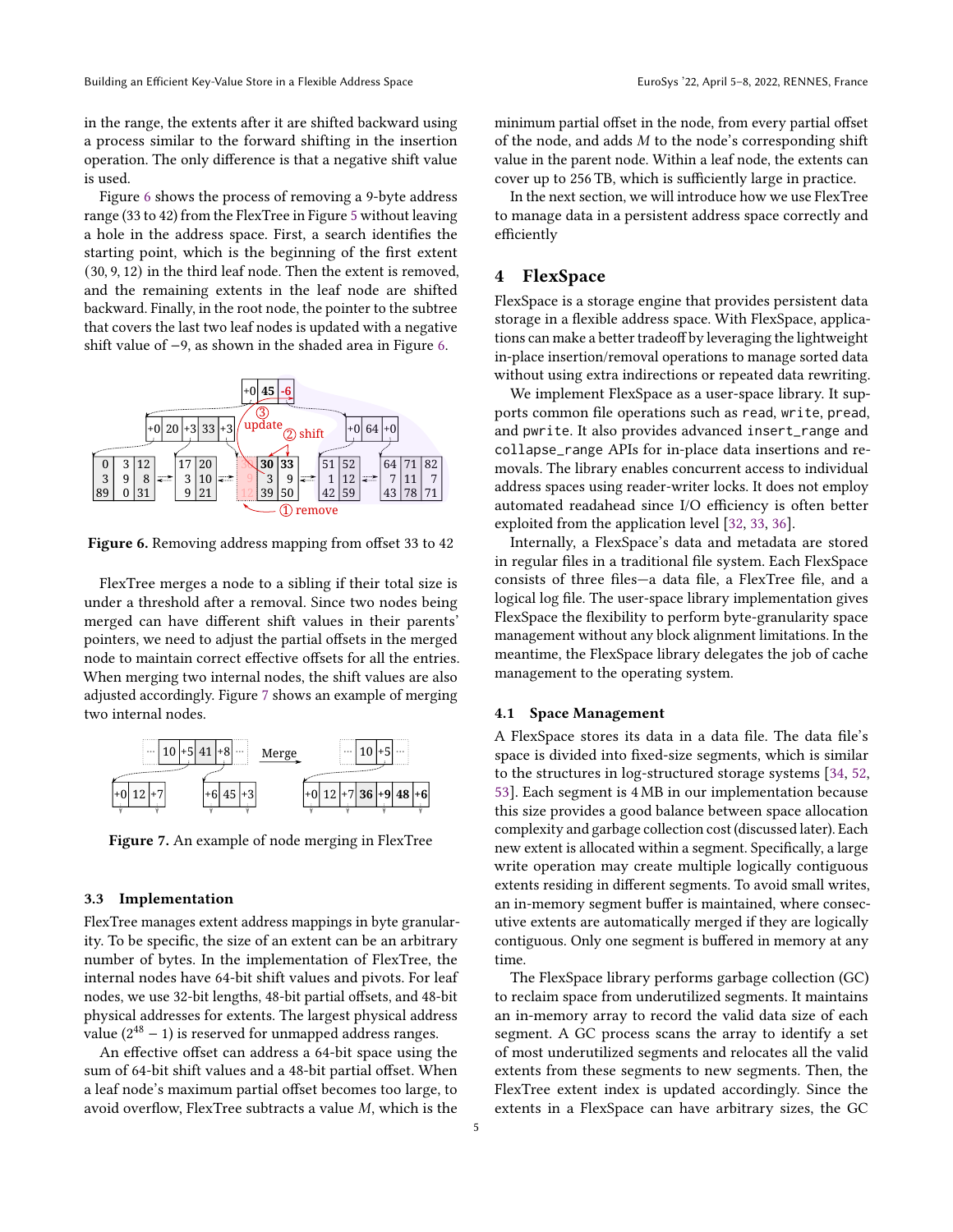process may produce less free space than expected because of the internal fragmentation in each segment. To address this issue, we adopt an approach used by a log-structured memory allocator [\[53\]](#page-15-13) to guarantee that a GC process can always make forward progress.

By limiting the maximum extent size to  $\frac{1}{K}$  of the segment size, relocating extents in one segment whose utilization ratio is not higher than  $\frac{K-1}{K}$  can reclaim free space for at least one new extent. Therefore, if the space utilization ratio of the data file is capped at  $\frac{K-1}{K}$ , the GC can always reclaim space from the most underutilized segment for writing new extents. In the implementation, we set the maximum extent size to be  $\frac{1}{32}$  (128 KB) of the segment size and conservatively limit the space utilization ratio of the data file to  $\frac{30}{32}$  (93.75%). In addition, we reserve at least 64 free segments for relocating extents in batches. The FlexSpace library also provides a flexspace\_defrag interface for manually relocating a range of data in the file into new segments. We will evaluate the efficiency of the GC policy in [§6.](#page-7-0)

#### 4.2 Metadata Management and Consistency

FlexSpace accesses the FlexTree file by having it memorymapped into the user space (using mmap). Therefore, tree nodes can be loaded and written back on demand. FlexSpace must ensure atomicity and crash consistency when it synchronizes updates to the FlexTree file. An insertion or removal operation often updates multiple tree nodes along the search path in the FlexTree. If we use a per-node journaling mechanism to commit updates in the FlexTree file, every dirtied node in the FlexTree will be written twice. To address the potential performance issue, we use a combination of Copy-on-Write (CoW) [\[50\]](#page-15-7) and logical logging [\[50,](#page-15-7) [67\]](#page-16-3) to minimize the I/O cost.

CoW Before updating a tree node, FlexSpace creates a copy of the node in a new location in the file, and performs updates in the new copy. The FlexTree file has a header at the beginning that contains a version number and a root node position. A commit to the FlexTree file creates a new version of the FlexTree in the file. In the commit process, updated nodes are written to their new locations (via msync) in the FlexTree file without rewriting existing nodes. Once all the updated nodes have been written, the file's header is updated atomically to make the new version persist. When the new version has been committed, the file space used by the updated nodes in the old version can be safely reused. If a system crash happens during the commit process, the file header still points to the old version that is intact. Meanwhile, all updates are abandoned.

Logical Logging Updates to the FlexTree extent index can be intensive with small insertions and removals. If every metadata update directly commits to the FlexTree file and creates a new version of the FlexTree, the I/O cost can be

high because every commit can update multiple tree nodes in the FlexTree file. The FlexSpace library adopts the logical logging mechanism [\[50,](#page-15-7) [67\]](#page-16-3) to further reduce the metadata I/O cost. For every update in the FlexTree, the FlexSpace library performs the CoW updates to the tree in the mapped memory, but does not create a new header or synchronize the updated pages to the backing file. Meanwhile, a record of the index operation is written to a logical log file. Only when the log has accumulated a sufficient amount of updates, FlexSpace synchronizes all the (dirty) mapped pages to the backing FlexTree file, followed by creating a new FlexTree header to commit a new version.

A log entry for an insertion or removal operation contains the logical offset, length, and physical address of the operation. A log entry for a GC relocation contains the old and new physical addresses and the length of the relocated extent. Each log entry takes 24 bytes of space (including 2 bits for the operation type), which is much smaller than the FlexTree node size. The version number of the persistent FlexTree is recorded at the head of the log. Upon a crashrestart, uncommitted updates to the persistent FlexTree can be recovered by replaying the log on the persistent FlexTree. Note that the logical log will be read only when recovering from a system crash during FlexTree synchronization. On regular metadata retrievals, FlexSpace only accesses the memory-mapped FlexTree file.

Write Ordering When writing data to a FlexSpace, the data are first written to free segments in the data file. Then, the metadata updates are applied to the memory-mapped FlexTree file using CoW and recorded in an in-memory buffer of the logical log. The buffered log entries are committed to the log file periodically or on-demand for persistence. Particularly, the buffered log entries are committed after every execution of the GC process to make sure that the new positions of the relocated extents are persistently recorded. Then, the reclaimed space can be safely reused. Upon a commit to the log file, the data file must be first synchronized so that the logged operations will refer to correct file data. When the logical log file size reaches a pre-defined threshold, or the FlexSpace is being closed, the updated FlexTree nodes are committed to the FlexTree file, and a new version of the FlexTree is created. Afterward, the log file can be truncated and reinitialized using the FlexTree's new version number.

<span id="page-5-0"></span>

Figure 8. An example of write ordering in FlexSpace

Figure [8](#page-5-0) demonstrates the write ordering of a FlexSpace with an example.  $D_i$  and  $L_i$  represent the data write and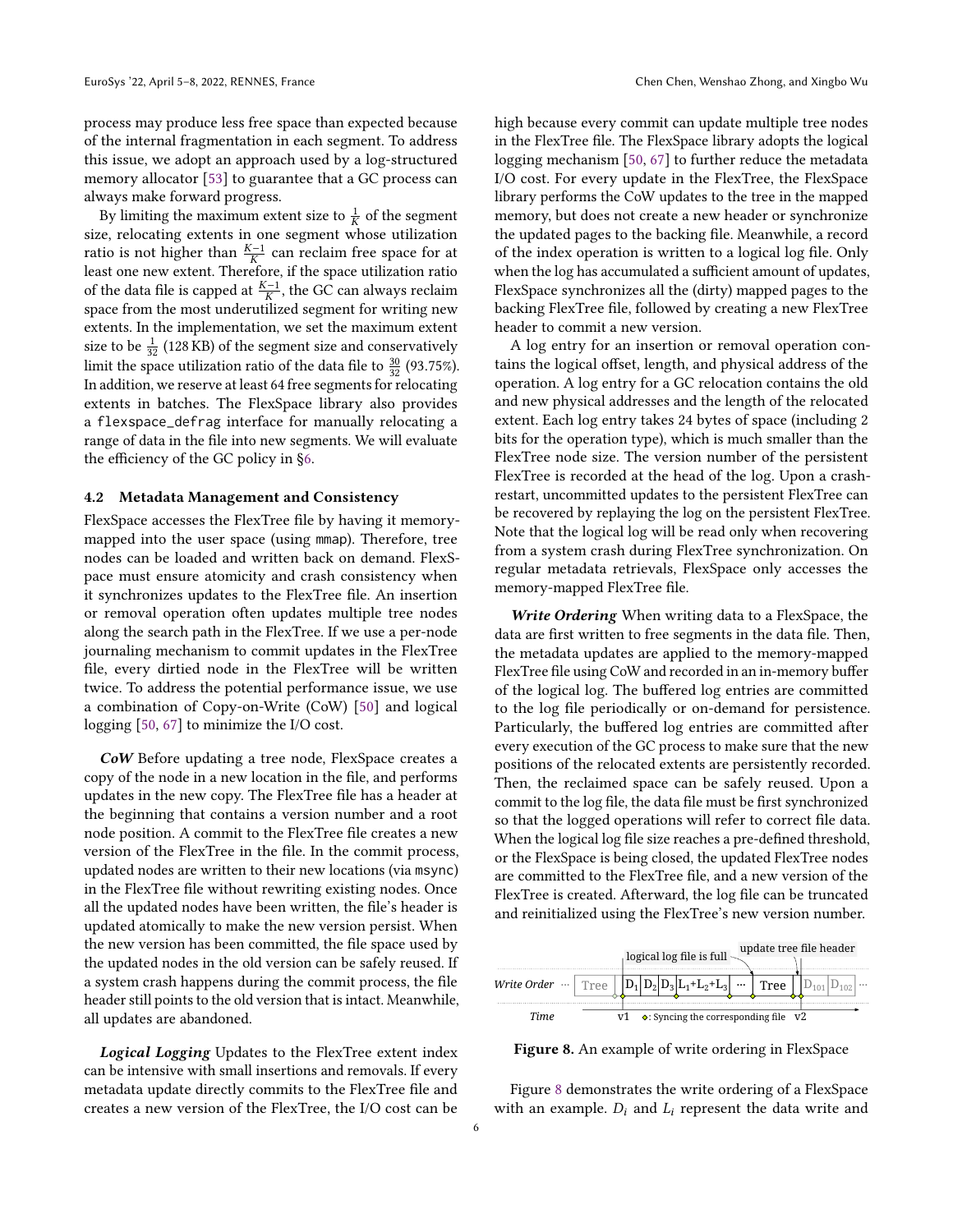the logical log write for the  $i$ -th file operation, respectively. At the time of "v1", there are no uncommitted updates to the FlexTree file. Meanwhile, the log file is almost empty, containing only the FlexTree version (version 1). Then, for each write operation, the data is written to the data file (or buffered if the data is small), and its corresponding metadata updates are logged in the logical log buffer. When the logical log buffer is full, all the file data  $(D_1, D_2,$  and  $D_3$ ) are synchronized to the data file. Then the buffered log entries  $(L_1 + L_2 + L_3)$  are written to the logical log file. When the log file is full, the updated FlexTree nodes are synchronized to the FlexTree file (Tree). Afterward, a new FlexTree file header is written atomically to create the new version (version 2). The logical log is then cleared for recording future operations based on the new version. I/O barriers (fsync or msync) are used before and after each logical log file commit and each FlexTree file header update to enforce write ordering, as shown in Figure [8.](#page-5-0)

Crash Consistency Following the write ordering introduced above, FlexSpace can always maintain a consistent state when a system crash occurs. We justify this by taking Figure [8](#page-5-0) as an example. If the system crashes during a data file I/O (e.g.,  $D_1, D_2$  or  $D_3$ ), no metadata has been flushed from the in-memory log buffer, so these data will be abandoned and their space will be reclaimed after a crash recovery. If the system crashes during a logical log write (e.g.,  $L_1 + L_2 + L_3$ ), the log entries can be partially written. However, since the logs are flushed in order and all their corresponding data have been written  $(D_1, D_2,$  and  $D_3$ ), redoing the consecutively valid log entries can recover FlexSpace to a consistent state. If the system crashes during committing the updated FlexTree nodes to the on-disk FlexTree file, this process can always restart from the beginning because all the logical logs are written and the old version of the FlexTree is accessible after restarting. This is also the case when the system crashes during updating the tree file header.

#### <span id="page-6-0"></span>5 FlexDB

We build FlexDB, a KV store powered by the advanced features of FlexSpace. Just like the popular LSM-tree KV stores, LevelDB [\[23\]](#page-14-0) and RocksDB [\[21\]](#page-14-1), FlexDB buffers updates in a MemTable and writes to a write-ahead log (WAL) for immediate data persistence. When committing updates to the persistent storage, however, FlexDB adopts a greatly simplified data model. FlexDB stores all the KV pairs in sorted order in a FlexSpace, without using any persistent indirections. Instead of performing repeated compactions across a multi-level store hierarchy that causes high write amplification, FlexDB directly commits updates from the MemTable to the FlexSpace in place at low cost. FlexDB employs a space-efficient volatile sparse index to track positions of persistent KV data in the FlexSpace and implements user-space caching for fast reads.

<span id="page-6-1"></span>

Figure 9. An example of the sparse KV index in FlexDB

## 5.1 Managing KV Data in a FlexSpace

FlexDB stores persistent KV pairs in a FlexSpace and keeps them always sorted (in lexical order by default) with in-place updates. Each KV pair in the FlexSpace starts with the key and value lengths encoded with Base-128 Varint [\[8\]](#page-14-6), followed by the key and value's raw data. A sparse KV index, whose structure is similar to a  $B^+$ -Tree, is maintained in the memory to enable fast search in the FlexSpace.

KV pairs in the FlexSpace are grouped into intervals, each covering a number of consecutive KV pairs. The sparse index stores an entry for each interval using the smallest key in it as the index key. The entry also records the size of the interval. As with FlexTree, the sparse index encodes the offset of an interval using the partial offset and the shift values on its search path. Specifically, each leaf node entry contains a partial offset, and each child pointer in internal nodes records a shift value. The effective offset of an interval is the sum of its partial offset and the shift values on its search path. A search of a key performs a binary search on the sparse index and calculates the effective offset of the interval. Then, the search scans the interval to find the KV pair. Figure [9](#page-6-1) shows an example of the sparse KV index with four intervals. The first interval does not need an index key. The index keys of the other three intervals are "bit", "foo" and "pin", respectively. A search of "kit" reaches the third interval ("foo"  $\langle$  "kit"  $\langle$  "pin") at offset 64 (0+64).

When inserting (or removing) a KV pair in an interval, the offsets of all the intervals after it need to be shifted so that the index can stay in sync with the FlexSpace. The shift operation is similar to that in a FlexTree. First, the operation updates the partial offsets of the intervals in the same leaf node. Then, the shift values on the path to the target leaf node are updated. Unlike in FlexTree, the partial offsets in the sparse KV index are not the search keys but the values in leaf node entries. Therefore, the shift operation does not modify any index keys or pivots. An update operation that resizes a KV pair is performed by removing the old KV pair and inserting the new one at the same offset.

To insert a new KV pair ("cat", "abcd") in the FlexDB shown in Figure [9,](#page-6-1) a search first identifies the interval at offset 42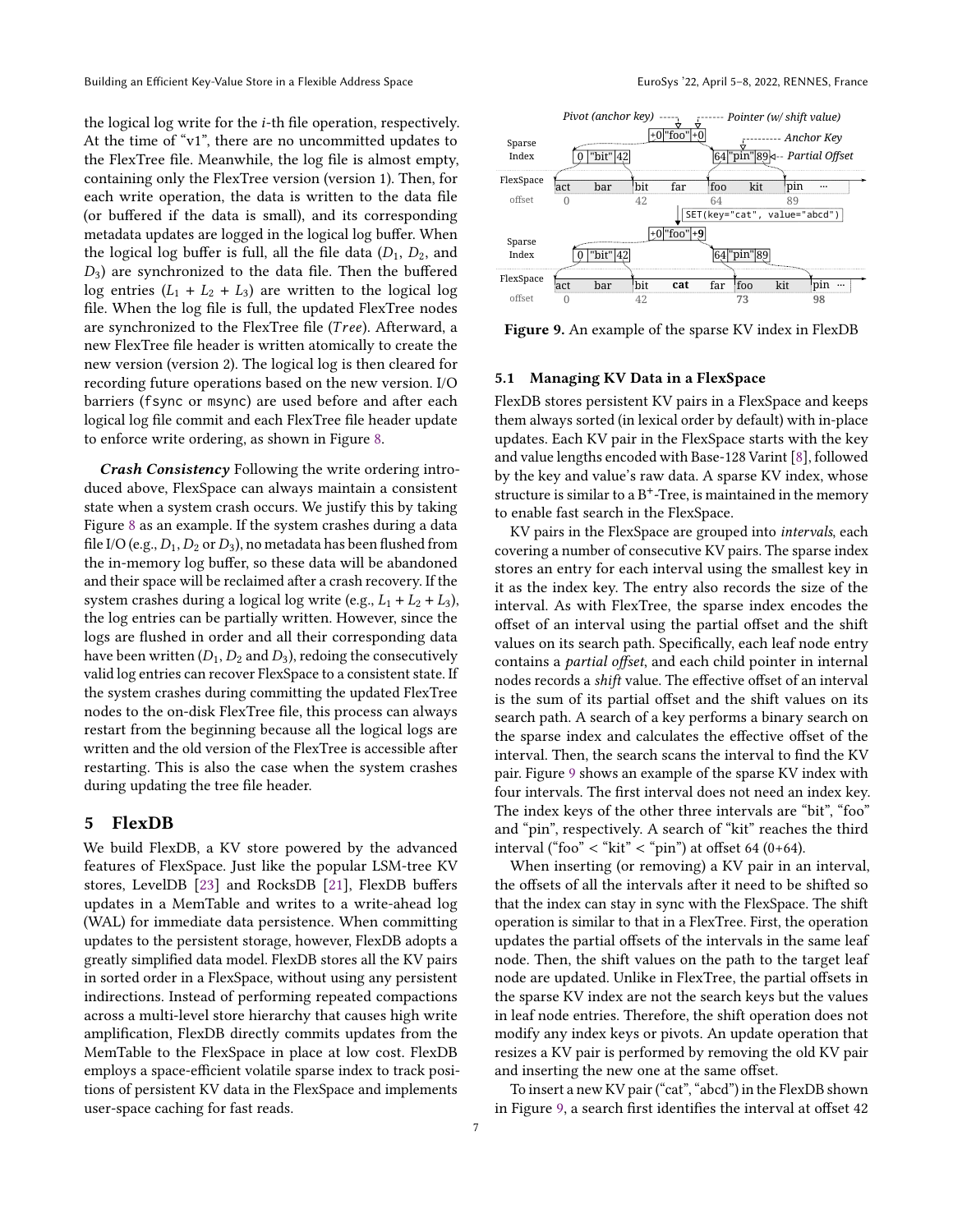whose index key is "bit". Assuming the new KV item's size is 9 bytes, we insert it to the FlexSpace between keys "bit" and "far" and shift the intervals after it forward by 9. As shown at the bottom of Figure [9,](#page-6-1) the effective offsets of the last two intervals are incremented by 9.

The sparse index needs to split a large interval or merge two small intervals when their sizes reach specific thresholds. The thresholds are specified by the total data size in bytes and the number of KV pairs. In the implementation, the split threshold is defined as 16 KB and 16 KV items, whichever is exceeded first. Two intervals can be merged if the total size is less than 16 KB and they contain less than 16 KV items. These threshold values are chosen because they show the most balanced performance on our testbed. They can be adjusted based on the actual system configuration to gain better performance when FlexDB is deployed.

#### <span id="page-7-2"></span>5.2 Interval Caching

Real-world workloads often exhibit skewed access patterns [\[1,](#page-14-7) [5,](#page-14-8) [64\]](#page-16-5). Many popular KV stores employ user-space caching to exploit the access locality for improved search efficiency [\[9,](#page-14-9) [21,](#page-14-1) [24\]](#page-14-10). FlexDB adopts a similar approach by implementing an interval cache to store frequently used intervals in the main memory. Every interval's entry in the sparse index contains a cache pointer that is initialized as NULL to represent an uncached interval. Upon a cache miss, a new cache entry is allocated by creating an array of KV pairs based on the interval's data loaded from the FlexSpace. Interval cache is a read cache that adopts a write-through policy and uses the CLOCK replacement algorithm [\[11\]](#page-14-11). A data write first persists in the underlying data file, then updates its corresponding cache entry. On a cache eviction, the entry to be evicted can be directly removed and freed without writing back its cached KV pairs.

When an interval is being loaded into the cache, FlexDB marks it as fragmented if the number of extents is more than half the number of KV pairs. When a marked interval is updated, FlexDB uses flexspace\_defrag ([§4.1\)](#page-4-3) to perform defragmentation on it. In a cached interval, each KV pair is associated with a 16-bit hash fingerprint of the key for fast point queries with a minimal number of key comparisons. In range queries, a SEEK performs a binary search on the array.

# <span id="page-7-1"></span>5.3 Supporting Concurrent Access

Updates in FlexDB are buffered in a MemTable. The MemTable is a thread-safe skip list that supports concurrent access of one writer and multiple readers. Updates in the MemTable are periodically (or immediately when the MemTable is full) committed to the FlexSpace and the sparse index by a background committer thread. During this process, the MemTable becomes immutable and a new MemTable is created to receive updates. The committer can rewrite a highly fragmented interval for defragmentation if the thread is not fully loaded. A lookup in FlexDB first searches the MemTables. If the key is not found, it queries the sparse KV index to find the key in the FlexSpace.

When the committer thread is active, it requires exclusive access to the sparse index and the FlexSpace to prevent inconsistent data or metadata from being reached by readers. To this end, a reader-writer lock is used. A thread performing point or range queries must acquire the reader lock to access the sparse index or the FlexSpace. The committer thread must hold the writer lock while committing updates to the sparse index and the FlexSpace to block other threads that need to read them. Note that the lock does not block access to the MemTable. Particularly, a thread writing to the MemTable can only be blocked if the MemTable is full. For balanced performance and responsiveness, the committer thread releases and reacquires the lock every time it has committed 1000 KV pairs. Therefore, readers can be served quickly without waiting for the completion of the committing process. We will measure and discuss the wait time in [§6.3.](#page-9-0)

# <span id="page-7-3"></span>5.4 Crash Recovery and Index Rebuilding

Upon a restart, FlexDB first recovers the uncommitted KV data from the write-ahead log. Then, it constructs the volatile sparse KV index. Intuitively the sparse index can be built by sequentially scanning the KV pairs in the FlexSpace, but the cost can be significant in a large store. In fact, the rebuilding only requires an index key for each interval. Therefore, a sparse index could be quickly constructed by skipping a certain amount of data every time an index key is determined.

In FlexDB, the FlexSpace's extents are created by inserting or removing KV pairs, which guarantees that every extent always begins with a KV pair. To identify a KV pair in the middle of the FlexSpace without knowing its exact offset, we add a read\_extent(off, buf, maxlen) function to the FlexSpace library. The function searches for the extent at the designated offset (off) and reads up to maxlen bytes of data from the beginning of the extent. The extent's size, logical offset  $(\leq$  of f), and the number of bytes read are returned. To build a sparse index, read\_extent is used to retrieve a key at each approximate interval offset (8 KB, 16 KB, . . .) and these keys are used as index keys of the new intervals. FlexDB can immediately start processing requests once the sparse index is built. A recovered interval whose size exceeds the split threshold will be split when it is accessed.

# <span id="page-7-0"></span>6 Evaluation

In this section, we experimentally evaluate FlexTree, the FlexSpace library, and FlexDB. All the experiments are run on a server with an Intel 10-core Xeon Silver 4210 CPU and 64 GB RAM. The persistent storage device of all tests is an Intel Optane 905P SSD with 960 GB capacity. The workstation runs a 64-bit Linux OS with kernel version 5.10.32 LTS.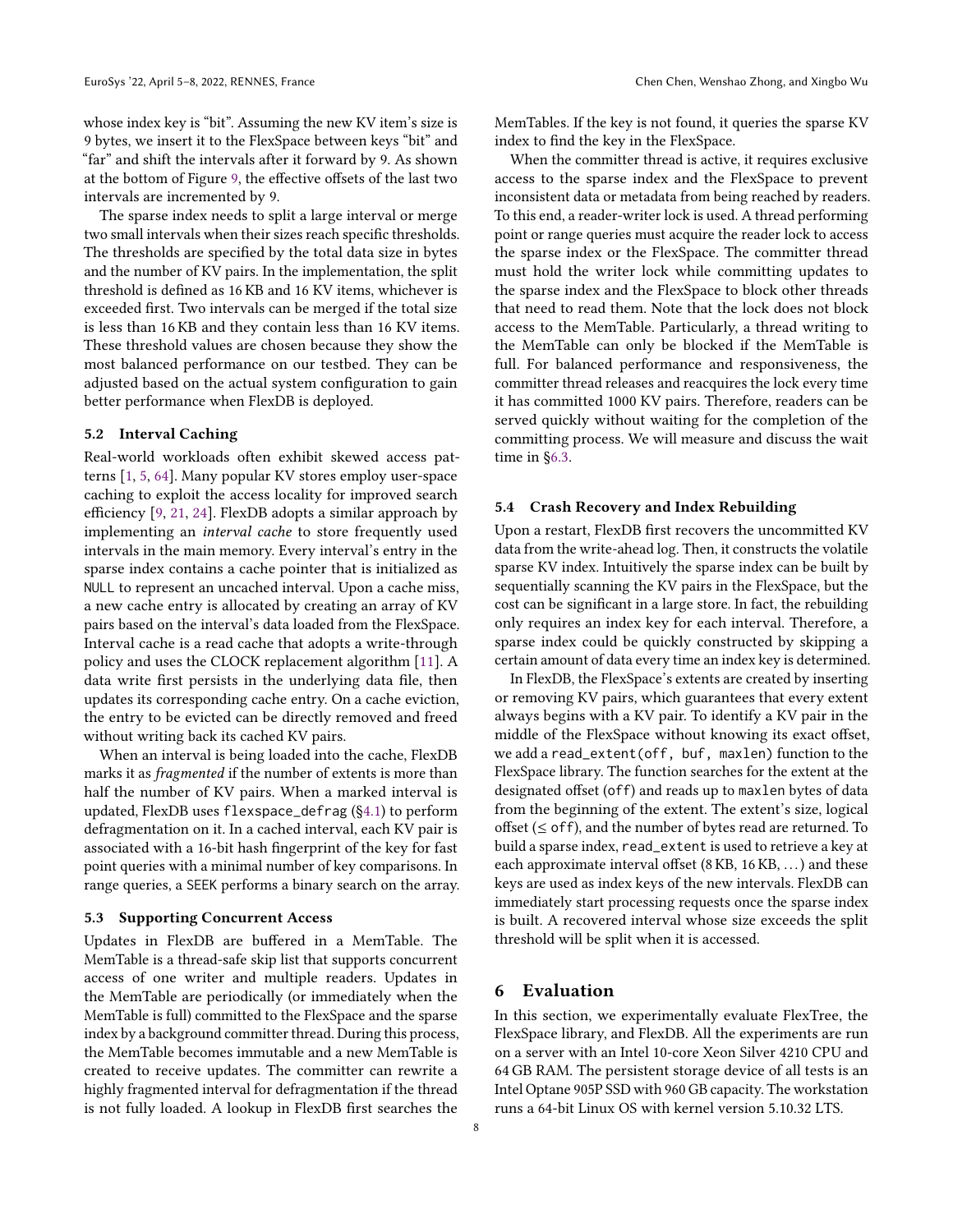Building an Efficient Key-Value Store in a Flexible Address Space **EuroSys '22, April 5–8, 2022, RENNES**, France

<span id="page-8-0"></span>Table 1. Throughput of the extent metadata operations

|          | Experiment                                                    |                 | Insert                                                                            |                                             | Append   |        | Lookup          | Range  |          |  |
|----------|---------------------------------------------------------------|-----------------|-----------------------------------------------------------------------------------|---------------------------------------------|----------|--------|-----------------|--------|----------|--|
|          | # of Extents                                                  | 10 <sup>5</sup> | $10^{6}$                                                                          | 10 <sup>8</sup>                             | $10^{9}$ | $10^8$ | 10 <sup>9</sup> | $10^8$ | $10^{9}$ |  |
|          | FlexTree                                                      | 3.46            | 2.45                                                                              | $13.62$   11.93   1.06   0.71   0.63   0.49 |          |        |                 |        |          |  |
| Mops/sec | $B^+$ -Tree                                                   |                 | $0.032 \mid 0.0018 \mid 14.07 \mid 12.13 \mid 1.11 \mid 0.70 \mid 0.63 \mid 0.49$ |                                             |          |        |                 |        |          |  |
|          | Sorted Array   0.029 0.0019   20.63 19.48 1.13 0.76 0.80 0.61 |                 |                                                                                   |                                             |          |        |                 |        |          |  |

#### 6.1 FlexTree as an Address Space Index

First of all, we evaluate the performance of the FlexTree index structure and compare it with a regular B+ -Tree and a sorted array. In the evaluation of FlexTree, we want to answer the following questions: (1) What is the practical performance advantage of the asymptotic  $O(\log N)$  shift operations in FlexTree compared to data structures that have  $O(N)$  cost? (2) Can FlexTree efficiently handle range queries, which are frequently used for retrieving the address mapping information of a range of data? (3) How much overhead does FlexTree introduce to common address space operations such as lookup and append, compared to a regular B+ -Tree?

The  $B^+$ -Tree has the structure shown in Figure [2a,](#page-3-0) which is identical to FlexTree except that the shift values are removed from the internal nodes. In a shift operation, the  $B^+$ -Tree and the array must update all the shifted extents.

We benchmark four index operations—insert, append, lookup and range-query. An insert experiment starts with an empty index. Each operation inserts a new extent at a random offset within the existing space. An append experiment starts with an empty index. Each operation appends a new extent after the existing extents. A lookup experiment randomly queries extents, and every operation must search the index. A range-query experiment randomly queries ranges consisting of 50 extents, where each operation searches for the first extent, then walks on the leaf nodes or the array to read the next 50 extents. These extent index structures are memoryresident and there are no persistent data.

Table [1](#page-8-0) shows the throughput of each data structure in the experiments. Since FlexTree's address metadata representation scheme allows for much faster extent insertions, it shows high throughput in the insert experiments. However, the  $B^+$ -Tree and the sorted array show extremely high overheads due to the intensive memory writes and movements. To be specific, every time an extent is inserted at the beginning, the entire mapping index is rewritten. FlexTree maintains a consistent  $O(\log N)$  cost for insertions, which is asymptotically and practically faster.

For appends, the sorted array outperforms FlexTree and the B+ -Tree because appending new extents at the end of an array does not need node splits or memory allocations. Meanwhile. FlexTree is only  $3\%$  slower than the B<sup>+</sup>-Tree. In the lookup and range-query experiments, the sorted array also outperforms the others because a binary search in a large sorted array with fixed-sized extents can be done efficiently

without moving between a multi-level tree structure. In the three experiments, the throughput of FlexTree and B+ -Tree are close, which suggests that the calculation of effective offsets in FlexTree is of low cost. FlexTree also inherits the good range query efficiency from B+ -Tree.

#### 6.2 The FlexSpace Library

In this section, we evaluate the efficiency of data I/O operations in the FlexSpace library. Note that FlexSpace is a storage engine that provides a persistent flexible address space for data management applications. Although there are overlaps between FlexSpace and file system functionalities, FlexSpace does not replace file systems on managing traditional files and directories. Therefore, file system benchmarks that require hierarchy directory structures do not apply to FlexSpace. In this section, we focus on data I/O and shifting operations within a persistent address space. Since FlexSpace adopts FlexTree as its extent index structure, we expect it to be highly efficient in shifting operations. In the meantime, FlexSpace is not specifically optimized for regular file I/O operations. Therefore, we do not expect FlexSpace to outperform traditional file systems on these operations.

We compare FlexSpace with file address spaces provided by four representative file systems, Ext4 [\[20\]](#page-14-12), XFS [\[58\]](#page-16-6), F2FS [\[34\]](#page-15-9), and Btrfs [\[51\]](#page-15-8). Among them, Ext4, XFS, and F2FS support block-aligned shift operations. The four file systems are formatted using mkfs with their default arguments. FlexSpace stores its internal files on an XFS file system.

In the evaluation of FlexSpace, we want to answer the following questions: (1) What is the performance benefit of FlexSpace's insert-range and collpase-range operations? (2) How do different access patterns affect the performance of FlexSpace? (3) What are the performance implications of implementing a storage engine in the user space?

Each experiment consists of a write phase and a read phase with one thread. There are three write patterns for the write phase—random insert (using insert-range), random write, and sequential write. The first two patterns are the same as the INSERT and PWRITE in Section [2,](#page-1-1) respectively. The sequential write pattern writes data blocks sequentially. A write phase starts with an empty address space and writes or inserts data blocks using the respective pattern. Finally, an I/O barrier (fsync in file systems) is issued to enforce I/Os. Note that an I/O barrier in FlexSpace consists of flushing all buffered segment writes and synchronizing its internal files appropriately. After the write phase, we measure the read performance with two patterns—sequential and random. Each read operation reads a block of data from the address space. The random pattern uses randomly shuffled offsets so that it reads each data block in the address space exactly once. For each read pattern, the kernel page cache is first cleared. Then the program reads the entire address space twice, once with a cold cache and once with the cache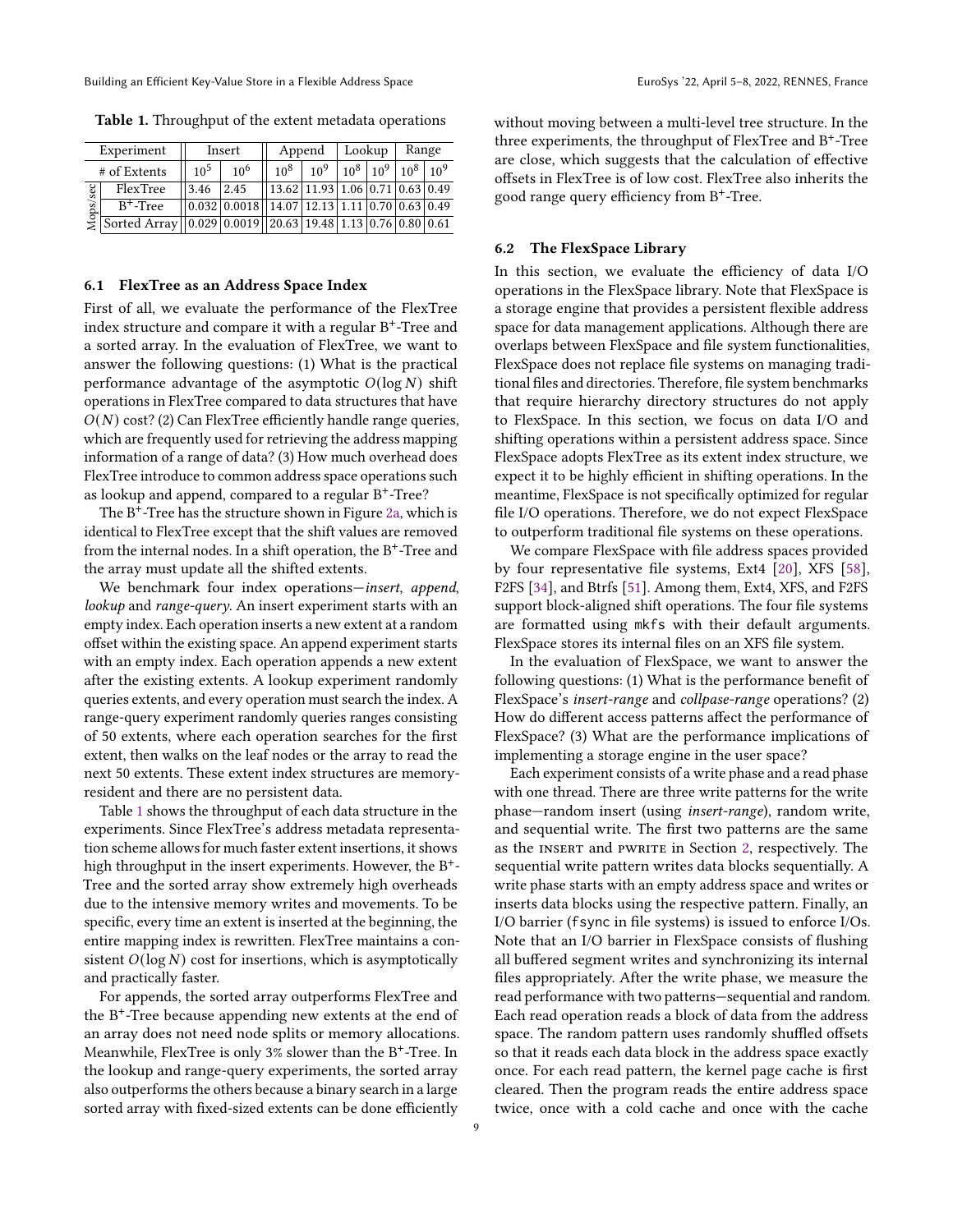<span id="page-9-1"></span>

|               | I/O Size                                                                                                                                                                   | $(File Size = 1 GB)$<br>4 KB  |  |  |             |  |  |            |  | (File Size = $16$ GB)<br>64 KB |              |  |             |                                                                                                                                                     |  |            |  |  |  |  |  |  |  |  |
|---------------|----------------------------------------------------------------------------------------------------------------------------------------------------------------------------|-------------------------------|--|--|-------------|--|--|------------|--|--------------------------------|--------------|--|-------------|-----------------------------------------------------------------------------------------------------------------------------------------------------|--|------------|--|--|--|--|--|--|--|--|
| Write Pattern |                                                                                                                                                                            | Rand. Insert                  |  |  | Rand. Write |  |  | Seq. Write |  |                                | Rand. Insert |  | Rand. Write |                                                                                                                                                     |  | Seq. Write |  |  |  |  |  |  |  |  |
|               | System                                                                                                                                                                     |                               |  |  |             |  |  |            |  |                                |              |  |             | Flex XFS Ext Flex XFS Ext F2 Btr Flex XFS Ext F2 Btr Flex XFS Ext Flex XFS Ext F2 Btr Flex XFS Ext F2 Btr                                           |  |            |  |  |  |  |  |  |  |  |
|               | Write $(GB/s)$                                                                                                                                                             | $\vert 0.62 \rangle \epsilon$ |  |  |             |  |  |            |  |                                |              |  |             | $\varepsilon$   0.61 0.57 0.50 0.61 0.62   0.62 0.63 0.60 0.55 0.62   0.75 $\varepsilon$ 0.05   0.76 0.79 0.77 0.85 0.64   0.77 0.82 0.77 0.72 0.82 |  |            |  |  |  |  |  |  |  |  |
|               | W. A. Ratio                                                                                                                                                                |                               |  |  |             |  |  |            |  |                                |              |  |             | $\ $ 1.03 5.53 2.23 1.03 1.02 1.06 1.02 1.10 1.03 1.02 1.05 1.02 1.03 1.02 1.83 1.10 1.02 1.02 1.05 1.03 1.03 1.02 1.02 1.05 1.03 1.03              |  |            |  |  |  |  |  |  |  |  |
|               | $\boxed{\circ}$ Seq. Cold $\boxed{0.39}$ 1.11 0.95 0.41 1.97 1.82 1.81 1.15 1.92 1.97 1.83 1.81 1.66 0.95 1.93 2.07 0.95 1.92 2.05 2.02 1.63 1.93 2.05 2.05 2.05 2.02 1.71 |                               |  |  |             |  |  |            |  |                                |              |  |             |                                                                                                                                                     |  |            |  |  |  |  |  |  |  |  |
|               | $\bigoplus$ Rand. Cold 0.38 0.38 0.36 0.38 0.41 0.37 0.40 0.24 0.40 0.41 0.36 0.40 0.25 0.94 0.97 0.99 0.94 0.95 1.00 0.98 0.79 0.95 1.01 0.98 1.00 0.81                   |                               |  |  |             |  |  |            |  |                                |              |  |             |                                                                                                                                                     |  |            |  |  |  |  |  |  |  |  |
|               | <del>e</del> g Seq. Warm   3.44 4.26 4.48 3.44 4.39 4.44 4.43 4.44 4.33 4.42 4.44 4.42 4.38   5.45 5.76 5.70 5.73 5.70 5.71 5.73 5.74 5.58 5.71 5.74 5.76 5.74             |                               |  |  |             |  |  |            |  |                                |              |  |             |                                                                                                                                                     |  |            |  |  |  |  |  |  |  |  |
|               | Rand. Warm 2.42 3.23 2.75 2.40 3.28 3.39 3.41 3.38 2.77 3.28 3.36 3.42 3.38 5.21 5.46 4.43 5.17 5.43 5.44 5.40 5.49 5.19 5.42 5.47 5.42 5.46                               |                               |  |  |             |  |  |            |  |                                |              |  |             |                                                                                                                                                     |  |            |  |  |  |  |  |  |  |  |

Table 2. Single-threaded I/O performance of FlexSpace and regular files in XFS, Ext4, F2FS, and BtrFS

warmed up. In the experiments, we adopt two I/O sizes— 4 KB and 64 KB. With each I/O size, we use the same number of blocks  $(2^{18})$  to construct the address space. Therefore, the address space sizes are 1 GB and 16 GB, respectively. Table [2](#page-9-1) shows the experimental results ( $\varepsilon$  represents a value <0.01). We also include the write amplification (WA) ratios of each experiment, derived from the SMART data of the SSD. The following discusses the key observations from the experiment results.

Insert FlexSpace's random insert throughput can be up to 180× higher than Ext4 (620 MB/s vs. 3.36 MB/s) and four orders of magnitude higher than XFS. F2FS exhibits lower throughput than XFS so its results are omitted. Throughout the insertion process, FlexSpace can maintain high throughput while Ext4 and XFS suffer extreme throughput degradations because of the growing extent index sizes that lead to increasingly intensive metadata updates.

Write The random and sequential write throughput of FlexSpace is on par with the other systems. FlexSpace commits writes to the data file (stored in XFS) in the unit of segments, which enables batching and buffering in the user space. Meanwhile, FlexSpace adopts the log-structured write in the data file, which transforms random writes on the FlexSpace into sequential writes on the SSD. As a result, random writes in FlexSpace can outperform XFS with the 4 KB I/O size.

Write Amplification In the random and sequential write experiments, all the systems show low WA ratios because the metadata updates are not intensive. However, in the random insert experiments, Ext4 and XFS show very high WA ratios (up to 5.53) because each insert operation updates half of the existing extents' metadata on average, which leads to intensive computation and metadata I/O. XFS and Ext4's WA ratios are lower with the I/O size increased (64 KB) since the amount of metadata updates remains the same. That said, they still show low throughput because of the high computation cost. In FlexSpace, the insert operations have a very low cost  $(O(\log N)$  time) and the logical logging can further reduce metadata write. As a result, FlexSpace achieves fast inserts ( $\geq 620 \text{ MB/s}$ ) with constantly low WA ratios ( $\leq 1.03$ ).

<span id="page-9-2"></span>

Figure 10. Read throughput after random write (4 KB)

Read All the systems show similar read speed on address spaces constructed with sequential writes. However, with random writes/inserts, FlexSpace generates a fragmented data file layout which causes random read in the data file. As a result, when reading sequentially with a cold cache, FlexSpace shows 2.8× to 4.8× lower throughput than the file systems. That said, all the systems show slow random read with a cold cache since there is hardly any readahead in the kernel.

Data management systems often rely on asynchronous I/O or multi-threading to exploit I/O bandwidth [\[32,](#page-15-10) [33,](#page-15-11) [36\]](#page-15-3). To evaluate the I/O efficiency in this context, we run the read experiments with different numbers of threads. As shown on the left of Figure [10,](#page-9-2) XFS's throughput is already near its peak with one thread because of the automated readahead in the kernel. FlexSpace's throughput continues to increase with more threads and eventually reaches 98% of XFS's throughput.

As shown in Figure [10,](#page-9-2) FlexSpace's throughput is close to XFS when the cache is warmed up. The difference is larger with fewer threads because of the constant costs of accessing the FlexTree. Like the previous experiment, multi-threading can hide these costs and also increase access throughput. With eight threads, FlexSpace's throughput increased by up to 4× and is at least 96% of XFS's throughput.

## <span id="page-9-0"></span>6.3 FlexDB Performance

The goal of FlexDB is to demonstrate that a simple persistent KV store built based on a persistent flexible address space (FlexSpace) can match or outperform the state-of-the-arts that are built based on traditional files. We expect FlexDB to show significantly lower write amplification ratios because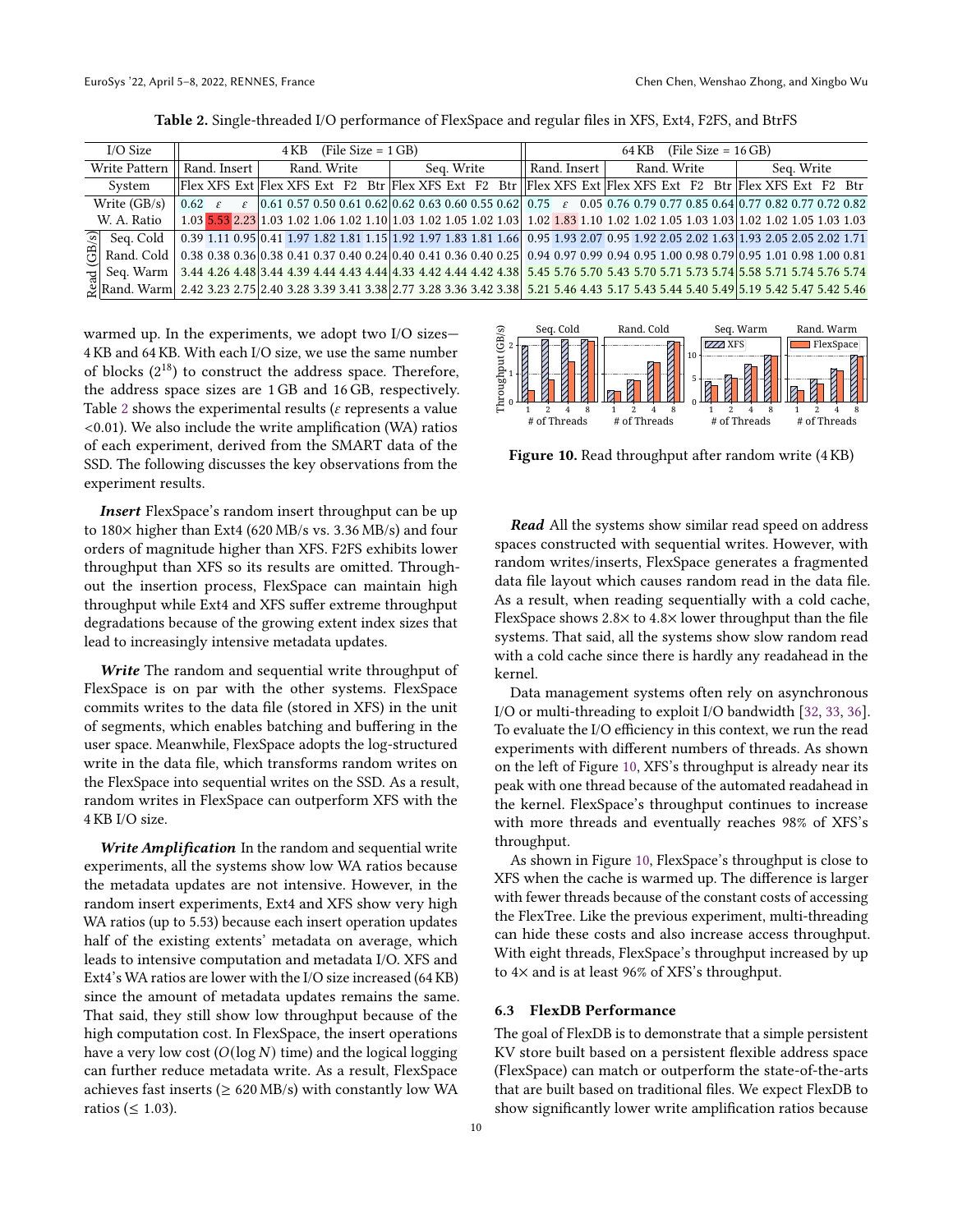<span id="page-10-2"></span>

**Figure 11.** Microbenchmark results of FlexDB. Key distributions:  $S$  – Sequential;  $Z$  – Zipfian;  $C$  – Zipfian-Composite.

FlexSpace enables lightweight in-place update functionalities. Meanwhile, a fully sorted data layout in FlexDB shall greatly reduce its query cost.

We evaluate the performance of FlexDB through various experiments and compare it with Facebook's RocksDB [\[21\]](#page-14-1), a representative LSM-Tree KV store, and KVell [\[36\]](#page-15-3), an NVMe-optimized B+ -Tree-based KV store that exploits I/O bandwidth with asynchronous I/O and uses a full index in memory for fast search. We also evaluated LMDB (B+ - Tree based) [\[57\]](#page-16-7) and TokuDB ( $B^{\varepsilon}$ -Tree based) [\[45\]](#page-15-14). However, they exhibit consistently low performance compared with RocksDB. Similar observations are also reported in recent studies [\[17,](#page-14-13) [24,](#page-14-10) [44\]](#page-15-4). Therefore, their results are omitted.

For a fair comparison, both FlexDB and RocksDB are configured with 1 GB MemTables and 16 GB user-space cache. RocksDB is tuned as suggested by its official tuning guide [\[49\]](#page-15-15) [1](#page-10-0) . FlexDB has its automatic defragmentation and the FlexSpace GC always enabled. KVell maintains its own page cache in the user space and uses direct I/O to bypass the kernel's cache. We adjust its cache size  $(\geq 16 \text{ GB})$  based on the actual memory footprint in each experiment to make sure it can fully utilize the available memory on the machine. Compression is disabled in all the stores.

All the experiments in this section run with 4 concurrent client threads unless otherwise noted. FlexDB uses only one background thread (the committer thread described in [§5.3\)](#page-7-1). RocksDB has up to 4 background compaction threads. KVell is configured with 4 worker threads, each with an I/O depth of 64. Therefore, the numbers of CPU cores that can be utilized by FlexDB, RocksDB, and KVell are 5, 8, and 8, respectively. For read and YCSB experiments, each data

<span id="page-10-1"></span>

| Table 3. Synthetic KV datasets with real-world KV sizes |  |  |  |
|---------------------------------------------------------|--|--|--|
|                                                         |  |  |  |

| <b>Dataset</b>           | ZippyDB[5] | $UDB$ [5] | SYS <sub>[1]</sub> |
|--------------------------|------------|-----------|--------------------|
| Avg. Key+Value Sizes (B) | $48+43$    | $27+127$  | $28+396$           |
| Number of KV pairs       | 720 M      | 420 M     | 150 M              |
| FlexDB Index Size        | 3.51 GB    | $1.50$ GB | 534 MB             |

point is measured by running the respective workload for 60 seconds.

We generate synthetic KV datasets using the representative KV sizes of Facebook's production workloads [\[1,](#page-14-7) [5\]](#page-14-8). Table [3](#page-10-1) shows the details of the datasets, as well as the size of FlexDB's sparse index when storing each dataset. Note that the sparse index memory footprint can be tuned by adjusting the interval splitting threshold. The size of each dataset is about 64 GB, approximately  $4\times$  the size of the user-level cache in FlexDB and RocksDB. The workloads are generated using three key distributions—sequential, Zipfian ( $\alpha = 0.99$ ), and Zipfian-Composite [\[24\]](#page-14-10). With Zipfian-Composite, the prefix (the first three decimal digits) of a key follows the default Zipfian distribution, and the remaining bits are drawn uniformly at random.

Write (PUT) Each write experiment starts from an empty store. Each client thread inserts 25% (approximately 16 GB) of the dataset to the store following the key distribution. For sequential load, the dataset is partitioned into four contiguous ranges, and each thread inserts one range of KV pairs. For the Zipfian and Zipfian-Composite distributions, existing keys can be overwritten, which leads to reduced write I/O if MemTables are used.

Figures [11a](#page-10-2) and [11b](#page-10-2) show the measured throughput and amount of disk I/O of the systems. KVell outperforms FlexDB

<span id="page-10-0"></span> $1$ Following the configurations for "Total ordered database, flash storage".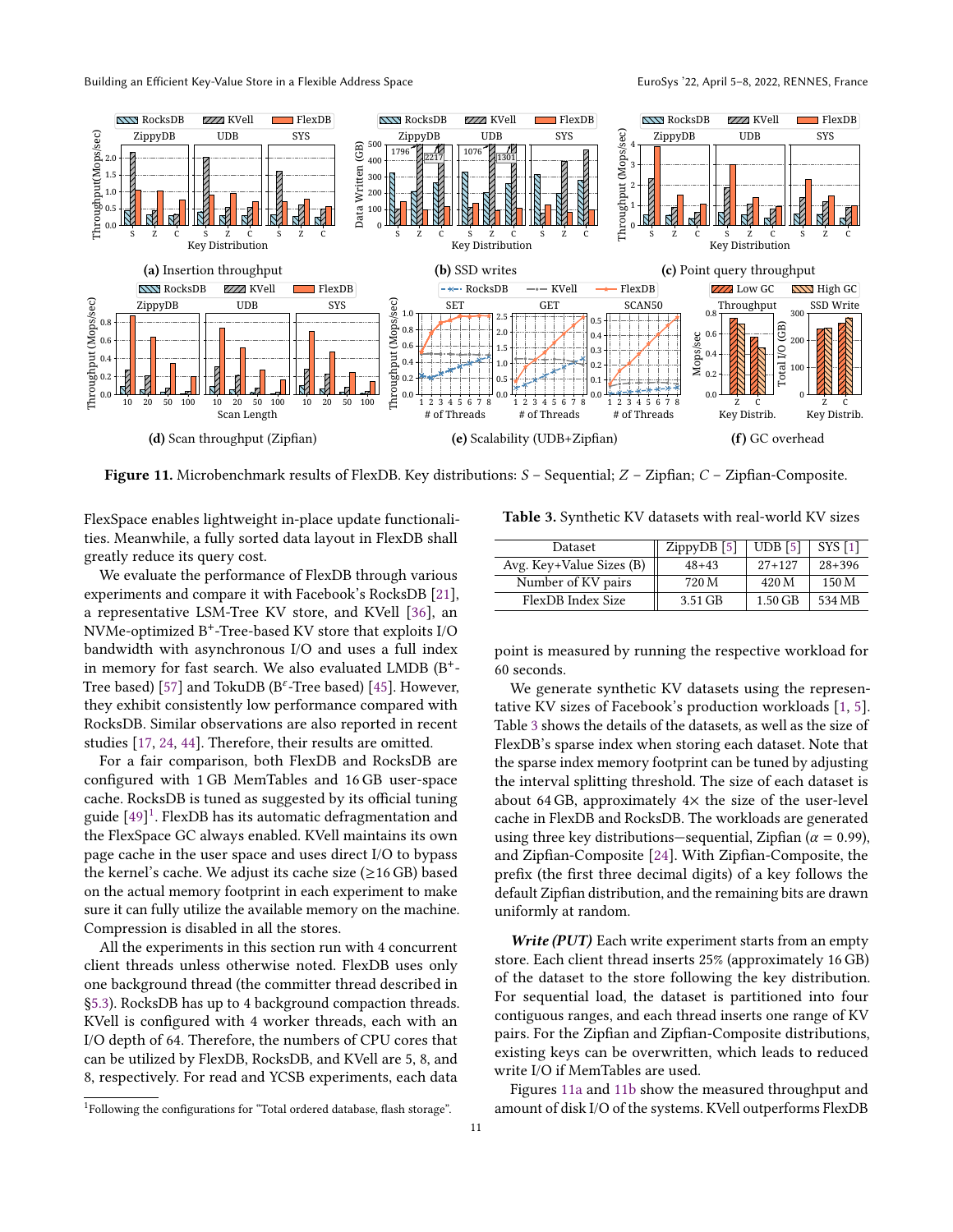and RocksDB by more than  $2\times$  with sequential load, which is because KVell fully utilizes the I/O bandwidth without writing to a WAL. In comparison, FlexDB has only one committer thread and needs to record KV pairs in the WAL. Meanwhile, RocksDB must pay extra costs for compactions.

However, when facing workloads that regularly update existing keys (with Zipfian and Zipfian-Composite distributions), KVell shows significantly degraded throughput and up to 8.5× more data written to the SSD compared with FlexDB. The reason is that KVell uses slab allocators to manage space in the SSD and must perform block-sized in-place updates, which leads to high WA when the average KV size is smaller than the block size. FlexDB shows higher throughput than RocksDB by 2.2–3.3× across the experiments, The advantage mainly comes from FlexDB's capability of directly committing updates to the FlexSpace at low cost. In contrast, RocksDB requires repeated compactions to sort-merge KV pairs across the multi-level structure, which leads to high WA and computation cost. As shown in Figure [11b,](#page-10-2) RocksDB writes 2.1–2.9× more data to the SSD than FlexDB.

Read (GET and SCAN) We measure the point and range query throughput of the three systems. For each dataset, we populate the store with 4 threads, followed by 4 GB of random updates using the Zipfian distribution to emulate a randomized data layout in real-world KV stores.

As shown in Figure [11c,](#page-10-2) RocksDB shows low GET throughput because each operation requires a number of key comparisons to identify candidate tables at each level. For each candidate table, it needs to examine the bloom filter and then search the index if the filter returns true. KVell and FlexDB achieve higher throughput by maintaining a singlelevel in-memory index for fast lookups. The advantage of FlexDB is particularly high because it uses a much smaller sparse index and can quickly search in an interval with few key comparisons (see [§5.2\)](#page-7-2). Additionally, KVell stores the block address of each KV pair in the full index. A lookup in KVell needs to retrieve the cached block with an extra lookup in the page cache, which adds a constant overhead.

As shown in Figure [11d,](#page-10-2) the advantage of FlexDB remains significant in range queries because of its low cost on accessing KV data in the interval cache. In comparison, range queries in RocksDB require expensive sort-merging of KV data from multiple overlapping tables. To avoid synchronization overhead, KVell partitions the store with hash-based sharding, where each shard is exclusively managed by a worker thread. A range query in KVell must access every shard and sort-merge all the KV pairs at the client side to generate the search results. As a result, the scans are bottlenecked by excessive data copying and sort-merging.

Multi-core Scalability To measure the multi-core scalability of FlexDB, we rerun the write and read experiments with 1 to 8 client threads using the UDB dataset and the Zipfian access pattern. The scan experiments use a scan

<span id="page-11-0"></span>Table 4. Latency and Throughput with UDB+Zipfian

| Op.            |      | PUT  |                                                               |      | <b>GET</b> |      |      |      |  |  |
|----------------|------|------|---------------------------------------------------------------|------|------------|------|------|------|--|--|
| Sys.           |      |      | $Rocks   KVel1   KVel1   Flex   Rocks   KVel1   KVel1   Flex$ |      |            |      |      |      |  |  |
| Avg. $(\mu s)$ | 13.8 | 1669 | 153                                                           | 3.9  | 9.0        | 453  | 72.6 | 3.7  |  |  |
| 95 p $(\mu s)$ | 17   | 2904 | 271                                                           | 9    | 21         | 953  | 143  | 9    |  |  |
| 99 p $(\mu s)$ | 19   | 3386 | 306                                                           | 17   | 43         | 1360 | 173  | 33   |  |  |
| Mops/sec       | 0.30 | 0.53 | 0.09                                                          | 0.95 | 0.52       | 1.13 | 0.15 | 1.65 |  |  |

length of 50 keys. The results are shown in Figure [11e.](#page-10-2) FlexDB and RocksDB both scale well in the read (and also write for RocksDB) experiments because the workloads are mainly CPU-bound. However, FlexDB's write throughput stops increasing with more than 5 threads. In this scenario, the committer thread in FlexDB has been fully loaded and becomes the bottleneck. KVell shows constant throughput because it has a fixed number of worker threads, each exclusively processing requests for a shard. We reconfigure KVell with different numbers of shards, and the GET performance reaches its peak at 1.96 Mops/sec with 8 worker threads and 2 client threads (on the 10-core machine). The PUT and SCAN throughput do not improve since the I/O bandwidth is already saturated with four workers.

Latency We discuss the latency metrics with the UDB dataset under Zipfian workloads (shown in Table [4\)](#page-11-0). Compared with RocksDB, FlexDB is able to quickly commit KV updates to the FlexSpace instead of merging data in a multilevel structure. In the meantime, a lookup in FlexDB does not need to access multiple tables and sort data on the fly. Therefore, FlexDB shows the lowest latency metrics in both PUT and SET operations. KVell relies on asynchronous I/O to gain high throughput with a deep request queue (up to 64 queued requests). The queuing causes much longer response times than in FlexDB and RocksDB. That said, a smaller queue depth can improve responsiveness and reduce the latency readings of KVell. Accordingly, we measure KVell's latency metrics with its queue depth set to 1 and show the results in the columns named "KVell $_1$ " in Table [4.](#page-11-0) KVell's latency metrics improve by about an order of magnitude by reducing the queue depth from 64 to 1, but the absolute numbers are still worse than FlexDB and RocksDB. Furthermore, the improvement comes at a cost of mediocre throughput because of the lack of I/O parallelism, as shown in the last row in Table [4.](#page-11-0)

GC Overhead We evaluate the impact of the FlexSpace GC activities on FlexDB using an update-intensive experiment. Each run of the experiment performs in total 800 million KV updates to a store containing the UDB dataset. The total update size is approximately twice the store size, which generates a fully aged storage layout during the experiment. We first run the experiment with the FlexSpace's data file size capped at 128 GB, which represents the scenario of a modest space utilization ratio (50%) and low GC overhead.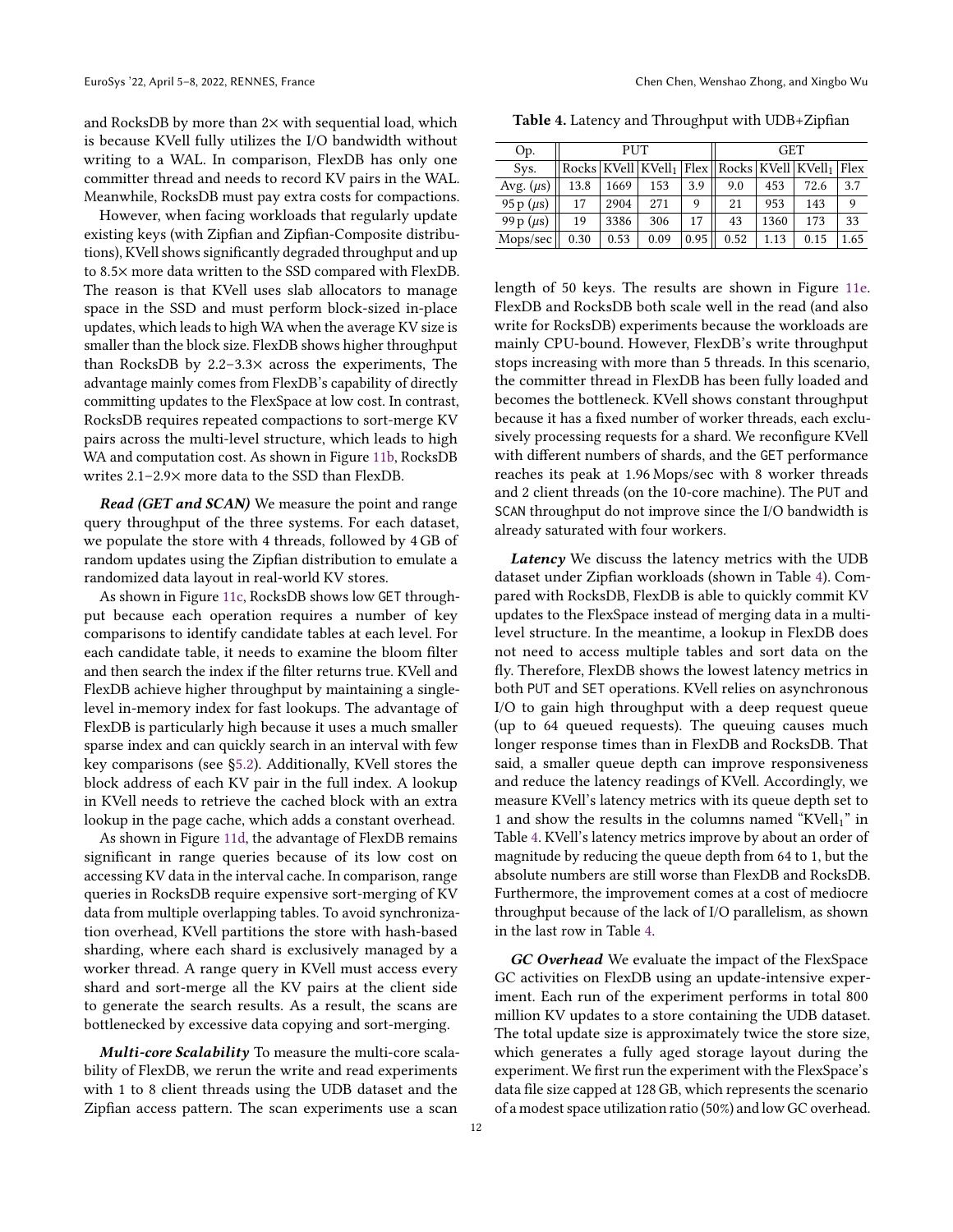For comparison, we run the same experiments with the data file size capped at 75 GB. The smaller size leads to high GC activities in the FlexSpace with a higher space utilization ratio (85%). The results are shown in Figure [11f.](#page-10-2) The intensive GC shows a negligible impact on both throughput and I/O with Zipfian workloads. In this scenario, the GC process can easily find near-empty segments because the frequently updated keys are often co-located in the data file. Comparatively, the Zipfian-Composite distribution has a much weaker spatial locality, which leads to more rewrites in the GC process.

YCSB Benchmark YCSB [\[10\]](#page-14-14) is a popular benchmark that evaluates KV store performance using realistic workload patterns. We use the UDB store populated by the corresponding four-thread load experiment, and run the YCSB workloads from A to F. The details of the YCSB workloads are shown in Table [5.](#page-12-0) A scan in workload E performs a seek and retrieves 50 KV pairs. Figure [12a](#page-12-1) shows the benchmark results.

Table 5. YCSB workloads

<span id="page-12-0"></span>

| Workload     |       |         |        |        |         | F        |  |
|--------------|-------|---------|--------|--------|---------|----------|--|
| Distribution |       | Zipfian |        | Latest | Zipfian |          |  |
| Operations   | 50% U | 5% U    | 100% R | 5% I   | 5% I    | $50\%$ R |  |
|              | 50% R | 95% R   |        | 95% R  | 95% S   | 50% M    |  |

∗ I: Insert; U: Update; R: Read; S: Scan; M: Read-Modify-Write.

In read-dominated workloads including B, C, and E, FlexDB outperforms RocksDB and KVell by 2.0–5.9× and 1.2– 3.6×, respectively. This is especially the case in workload E because of FlexDB's advantage in range queries. Workload D performs sequential write while reading very recent updates with an ideal access locality. KVell achieves the highest throughput because it can evenly distribute requests across the hash-based shards without lock contention.

In write-dominated workloads, including A and F, FlexDB outperforms RocksDB and KVell by 2.1–2.3× and 1.6×, respectively. The performance advantage is not as high as that in the read-dominated workloads. In the FlexDB implementation, when the committer thread is merging

<span id="page-12-1"></span>

Figure 12. YCSB benchmark with the UDB KV data size. Results of each workload are normalized to the highest. The throughput (ops/sec) of the highest bar in each experiment is shown on the top.

updates into the FlexSpace, readers that reach the sparse index can be temporarily blocked (see [§5.3\)](#page-7-1). In workload A, the P99 latency is 30  $\mu$ s with a maximum reader blocking time of 3.4 ms. The blocking time can be improved by partitioning the store [\[24\]](#page-14-10), which is beyond the scope of this paper.

We also run the YCSB benchmark in an out-of-core scenario by increasing the UDB dataset size to about 500 GB. In this setup, KVell's full index does not fit in the available memory. When running with swap space enabled, KVell shows severe performance degradation by more than an order of magnitude compared to the in-core experiments, except for workload D that has optimal locality. Similar slowdowns are also observed in KVell's evaluation on the impact of different memory sizes [\[36\]](#page-15-3). Therefore, we do not turn on swap and exclude KVell from this experiment.

Figure [12b](#page-12-1) shows the out-of-core benchmark results. In this scenario, both FlexDB and RocksDB show reduced throughput in all the YCSB workloads due to the increased I/O cost. The advantage of FlexDB over RocksDB is reduced in the most I/O-intensive workloads (C and E). This is because the increased I/O time overshadowed FlexDB's search efficiency on the sparse index. That said, FlexDB still achieves 1.1–3.9× speedups over RocksDB.

Memory Size We analyze the impact of having a reduced memory size on the stores by running YCSB F benchmark with different memory configurations. In this experiment, we set the size ratio of total memory to user-space cache to 4:1, which is consistent with the default setup of all the previous experiments. Then, we adjust the available memory sizes from 64 GB to as low as 4 GB and measure the throughput of the systems. Since KVell's full index cannot be accommodated with the smaller memory sizes, we only compare FlexDB with RocksDB in this experiment.

<span id="page-12-2"></span>Table 6. YCSB F throughput with different memory budgets

| Size (GB) |       | Throughput (Mops/sec) | FlexDB          |             |  |
|-----------|-------|-----------------------|-----------------|-------------|--|
| Memory    | Cache | RocksDB               | FlexDB          | Speedup     |  |
| 64        | 16    | $0.350(100\%)$        | $0.815(100\%)$  | $2.3\times$ |  |
| 32        | 8     | $0.331(94.6\%)$       | $0.709(87.0\%)$ | $2.1\times$ |  |
| 16        | 4     | $0.315(90.0\%)$       | $0.562(69.0\%)$ | $1.8\times$ |  |
| 8         | 2     | $0.282(80.6\%)$       | $0.443(54.4\%)$ | $1.6\times$ |  |
| 4         |       | $0.133(38.0\%)$       | 0.421(51.7%)    | $3.2\times$ |  |

The experiment results are shown in Table [6.](#page-12-2) FlexDB outperforms RocksDB with different memory configurations. As the memory size decreases, the speed-up of FlexDB over RocksDB gets smaller. The reason is that FlexDB has an inmemory sparse index, which makes the size of the available OS page cache for FlexDB lower than that in RocksDB. RocksDB loads its block indexes on demand, which makes it more memory-efficient. That said, it still suffers from extra costs on searching its multi-level store. Additionally, when the memory size further reduces to 4 GB, RocksDB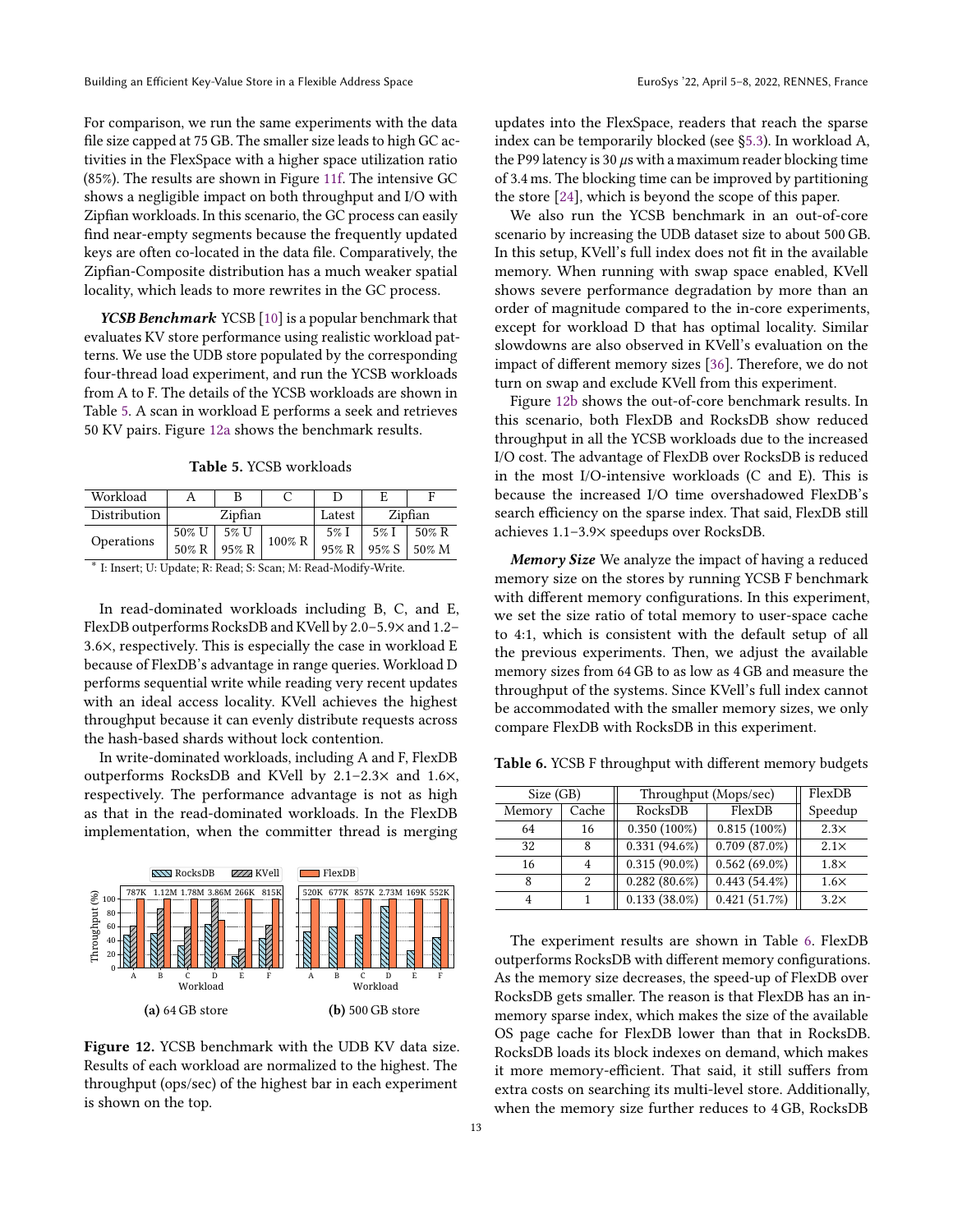shows severe performance degradation because the available memory has become too small to make the block indexes sufficiently cached.

Recovery We evaluate FlexDB's recovery speed (described in [§5.4\)](#page-7-3) with a clean page cache and four concurrent recovery threads. For a store containing the 64 GB UDB dataset, the recovery process takes 7.8 seconds using a small rebuilding interval size of 16 KB. Increasing the recovery interval size to 64 KB reduces the recovery time to only 1.9 seconds. In practice, users can make trade-offs between reduced service downtime and better first-time access latency by adjusting the recovery interval size. Besides, the first-time access latency can be further reduced by promptly warming up the intervals in the background using spare bandwidth. RocksDB also achieves fast recovery by only scanning the WAL and lazily loading table files on demand. In comparison, KVell uses 64 seconds to rebuild a full index in the memory with four worker threads, and a complete scan of all the keys is inevitable in this process because of the unordered persistent storage layout of KVell.

# 7 Related Work

Data-management Systems Studies on improving I/O efficiency in data-management systems are abundant [\[14,](#page-14-15) [68\]](#page-16-8). B-tree-based KV stores [\[41,](#page-15-16) [43,](#page-15-17) [57\]](#page-16-7) support efficient searching with minimum read I/O but have suboptimal performance under random writes because of the in-place updates [\[37\]](#page-15-18). LSM-Tree [\[42\]](#page-15-19) uses out-of-place writes and delayed sorting to improve write performance, and it has been widely adopted in write-optimized KV stores [\[21,](#page-14-1) [23\]](#page-14-0). However, the improved write efficiency comes at a cost of slow read operations since a search may query multiple tables at different locations [\[39\]](#page-15-20). To compensate reads, LSMtree based KV stores need to rewrite table files periodically using a compaction process, which in turn offsets the benefit of out-of-place write [\[4,](#page-14-16) [15,](#page-14-17) [16,](#page-14-18) [25,](#page-14-19) [27,](#page-14-20) [46,](#page-15-1) [48,](#page-15-21) [61,](#page-16-9) [69\]](#page-16-1). KVell and HiKV index all the keys in a volatile ordered index for fast access and leaves KV data unsorted on the persistent storage [\[6,](#page-14-21) [36,](#page-15-3) [62\]](#page-16-10). However, maintaining a volatile full index leads to high memory footprints and lengthy recovery processes. SplinterDB employs  $B^{\varepsilon}$ -tree for fast write by logging unsorted KV pairs in tree nodes [\[9\]](#page-14-9). However, the unordered node layout leads to slow reads, especially for range queries. Hashing-based KV stores gain point query efficiency but have to give up support to range queries [\[33,](#page-15-11) [61\]](#page-16-9). Recent studies also employ byte-addressable NVM for fast access and persistence [\[3,](#page-14-22) [7,](#page-14-23) [31,](#page-15-22) [32,](#page-15-10) [65\]](#page-16-11). These solutions require non-trivial implementations, including space allocation, GC, and maintaining crash consistency, which overlaps the core duties of file systems. FlexDB delegates the challenging data organizing tasks to the mechanisms behind the persistent address space, which effectively reduces application complexity. Managing persistently sorted KV

data with efficient in-place updates achieves fast read and write at low cost.

Address Space Management Modern in-kernel file systems, such as Ext4, XFS, Btrfs, and F2FS, use B+ -Tree and its variants or multi-level mapping tables to index file extents [\[19,](#page-14-4) [34,](#page-15-9) [51,](#page-15-8) [58\]](#page-16-6). These file systems provide comprehensive support for general file management tasks but exhibit suboptimal performance in metadata-intensive workloads, such as massive file creation, crowded small writes, as well as insert-range and collapse-range that require data shifting. Recent studies employ write-optimized data structures in file systems to improve metadata management performance. Specifically, BetrFS [\[30,](#page-15-23) [66,](#page-16-12) [67\]](#page-16-3), TokuFS [\[18\]](#page-14-24), WAFL [\[40\]](#page-15-24), TableFS [\[47\]](#page-15-25), and KVFS [\[56\]](#page-16-13) use write-optimized indexes, including  $B^{\epsilon}$ -Tree [\[2\]](#page-14-25) and LSM-Tree [\[42\]](#page-15-19), to manage file system metadata. Their designs exploit the advantages of these indexes and successfully improved many existing file system metadata and file I/O operations. However, these systems still employ the traditional file abstraction and do not support easily moving data in the file address space. Therefore, managing sorted data in these systems still relies on rewriting existing data or employing indirections.

In-memory systems such as rewired memory [\[35,](#page-15-26) [54\]](#page-15-27) utilize virtual memory mappings (i.e., page tables) to dynamically relocate page-aligned in-memory data blocks to sort data without copying. These mechanisms suffer from the same data shifting problems as in file extent indexes. Counted B-Tree [\[13\]](#page-14-26) proposes storing the size of each subtree in internal nodes, which can be adapted for encoding address mappings with reduced shifting cost than B-Tree. However, querying address mappings on a Counted B-Tree requires linear scanning in each node on the search path, which is much more expensive than on a FlexTree. The design of FlexSpace removes a fundamental limitation in persistent address spaces. By leveraging the efficient shift operations for logically reorganizing data, applications built on FlexSpace can easily avoid data rewriting in the first place.

## 8 Conclusion

This paper presents a novel storage abstraction that provides a flexible address space, which enables lightweight in-place updates. It allows applications to perform efficient data management on a linear data layout with a simplified implementation. FlexDB, a KV store built on FlexSpace with a simple structure, achieves speedups of up to 16× for read and 3.3× for write, compared with highly optimized KV stores.

## Acknowledgments

We are grateful to our shepherd Dr. Liuba Shrira and the anonymous reviewers for their invaluable feedback. Xingbo Wu conducted this work when he was at the University of Illinois at Chicago. This work was supported in part by the UIC startup funding.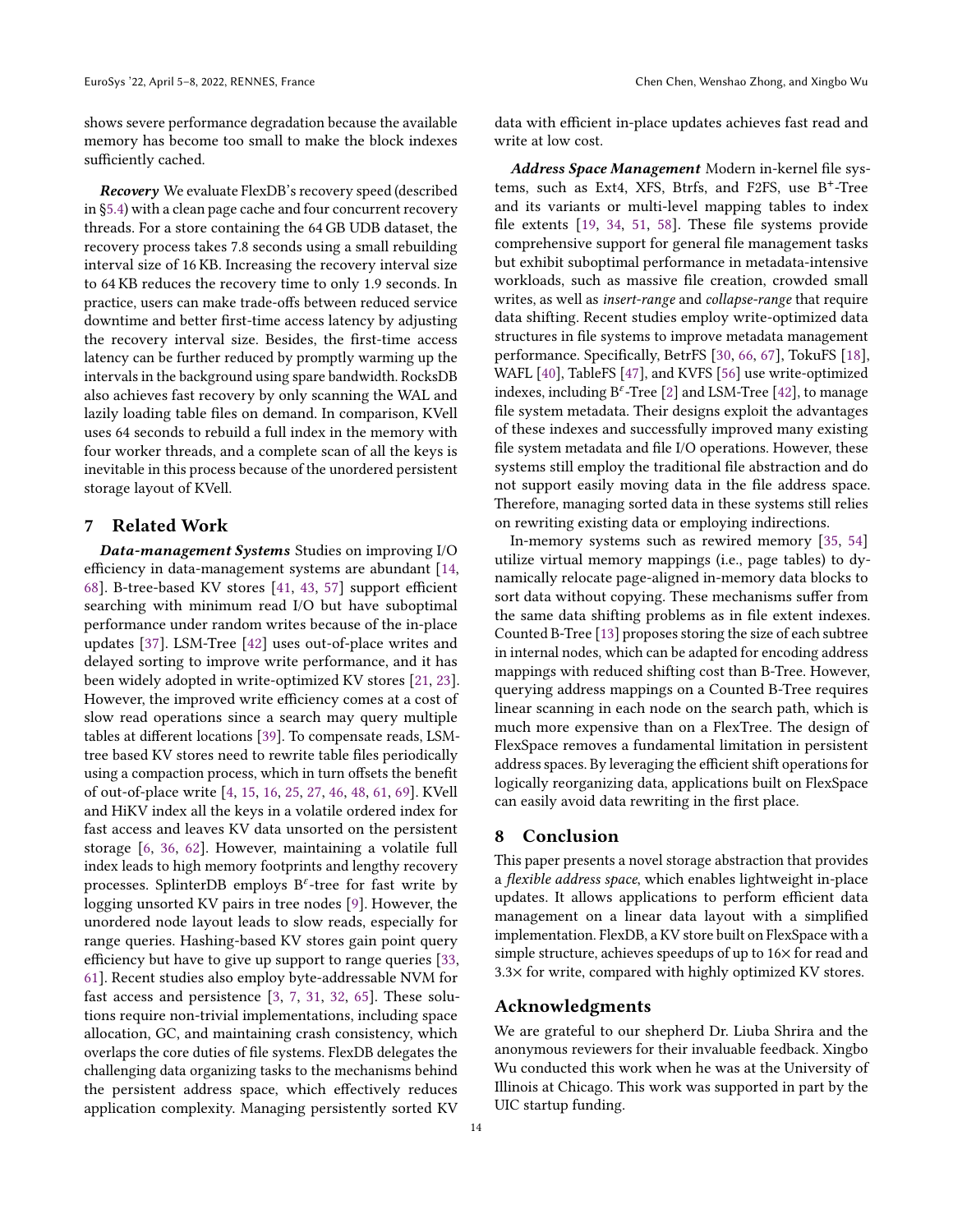# References

- <span id="page-14-7"></span>[1] Berk Atikoglu, Yuehai Xu, Eitan Frachtenberg, Song Jiang, and Mike Paleczny. "Workload Analysis of a Large-Scale Key-Value Store". In: SIGMETRICS Perform. Eval. Rev. 40.1 (2012), pp. 53–64.
- <span id="page-14-25"></span>[2] Michael A Bender, Martin Farach-Colton, William Jannen, Rob Johnson, Bradley C Kuszmaul, Donald E Porter, Jun Yuan, and Yang Zhan. "And introduction to Be-trees and write-optimization". In: Login; Magazine 40.5 (2015).
- <span id="page-14-22"></span>[3] Lawrence Benson, Hendrik Makait, and Tilmann Rabl. "Viper: An Efficient Hybrid PMem-DRAM Key-Value Store". In: Proceedings of the VLDB Endowment 14.9 (2021), pp. 1544–1556.
- <span id="page-14-16"></span>[4] Edward Bortnikov, Anastasia Braginsky, Eshcar Hillel, Idit Keidar, and Gali Sheffi. "Accordion: Better Memory Organization for LSM Key-Value Stores". In: Proc. VLDB Endow. 11.12 (2018), pp. 1863–1875.
- <span id="page-14-8"></span>[5] Zhichao Cao, Siying Dong, Sagar Vemuri, and David H. C. Du. "Characterizing, Modeling, and Benchmarking RocksDB Key-Value Workloads at Facebook". In: 18th USENIX Conference on File and Storage Technologies (FAST'20). 2020, pp. 209–223.
- <span id="page-14-21"></span>[6] Badrish Chandramouli, Guna Prasaad, Donald Kossmann, Justin Levandoski, James Hunter, and Mike Barnett. "FASTER: A Concurrent Key-Value Store with In-Place Updates". In: Proceedings of the 2018 International Conference on Management of Data. 2018, pp. 275–290.
- <span id="page-14-23"></span>[7] Hao Chen, Chaoyi Ruan, Cheng Li, Xiaosong Ma, and Yinlong Xu. "SpanDB: A Fast, Cost-Effective LSM-tree Based KV Store on Hybrid Storage". In: 19th USENIX Conference on File and Storage Technologies (FAST 21). 2021, pp. 17–32.
- <span id="page-14-6"></span>[8] DWARF Debugging Information Format Committee. DWARF debugging information format version 5. 2017.
- <span id="page-14-9"></span>[9] Alexander Conway, Abhishek Gupta, Vijay Chidambaram, Martin Farach-Colton, Richard Spillane, Amy Tai, and Rob Johnson. "SplinterDB: Closing the Bandwidth Gap for NVMe Key-Value Stores". In: 2020 USENIX Annual Technical Conference (USENIX ATC'20). 2020, pp. 49–63.
- <span id="page-14-14"></span>[10] Brian F. Cooper, Adam Silberstein, Erwin Tam, Raghu Ramakrishnan, and Russell Sears. "Benchmarking Cloud Serving Systems with YCSB". In: Proceedings of the 1st ACM Symposium on Cloud Computing (SoCC'10). 2010, pp. 143–154.
- <span id="page-14-11"></span>[11] Fernando J Corbato. A paging experiment with the multics system. Tech. rep. MASSACHUSETTS INST OF TECH CAMBRIDGE PROJECT MAC, 1968.
- <span id="page-14-5"></span>[12] Thomas H. Cormen, Charles E. Leiserson, Ronald L. Rivest, and Clifford Stein. Introduction to Algorithms, Third Edition. 3rd. The MIT Press, 2009.
- <span id="page-14-26"></span>[13] Counted B-Trees. [https://www.chiark.greenend.org.uk/](https://www.chiark.greenend.org.uk/~sgtatham/algorithms/cbtree.html) [~sgtatham/algorithms/cbtree.html](https://www.chiark.greenend.org.uk/~sgtatham/algorithms/cbtree.html).
- <span id="page-14-15"></span>[14] Ali Davoudian, Liu Chen, and Mengchi Liu. "A Survey on NoSQL Stores". In: ACM Comput. Surv. 51.2 (2018).
- <span id="page-14-17"></span>[15] Niv Dayan and Stratos Idreos. "Dostoevsky: Better Space-Time Trade-Offs for LSM-Tree Based Key-Value Stores via Adaptive Removal of Superfluous Merging". In: Proceedings of the 2018 International Conference on Management of Data (SIGMOD'18). 2018, pp. 505–520.
- <span id="page-14-18"></span>[16] Niv Dayan and Stratos Idreos. "The Log-Structured Merge-Bush & the Wacky Continuum". In: Proceedings of the 2019 International Conference on Management of Data (SIGMOD'19). 2019, pp. 449–466.
- <span id="page-14-13"></span>[17] Siying Dong, Mark Callaghan, Leonidas Galanis, Dhruba Borthakur, and Tony Savor. "Optimizing Space Amplification in RocksDB." In: The Conference on Innovative Data Systems Research (CIDR'17). Vol. 3. 2017, p. 3.
- <span id="page-14-24"></span>[18] John Esmet, Michael A. Bender, Martin Farach-Colton, and Bradley C. Kuszmaul. "The TokuFS Streaming File System". In: Proceedings of the 4th USENIX Conference on Hot Topics in Storage and File Systems (HotStorage'12). 2012, p. 14.
- <span id="page-14-4"></span>[19] Ext4 Disk Layout. [https://ext4.wiki.kernel.org/index.](https://ext4.wiki.kernel.org/index.php/Ext4_Disk_Layout) [php/Ext4\\_Disk\\_Layout](https://ext4.wiki.kernel.org/index.php/Ext4_Disk_Layout).
- <span id="page-14-12"></span>[20] Ext4 Filesystem. https://www.kernel.org/doc/ [Documentation/filesystems/ext4.txt](https://www.kernel.org/doc/Documentation/filesystems/ext4.txt).
- <span id="page-14-1"></span>[21] Facebook. RocksDB. <https://rocksdb.org>.
- <span id="page-14-3"></span>[22]  $fallocate(2) - Linux manual page. <https://www.man7.100167>$  $fallocate(2) - Linux manual page. <https://www.man7.100167>$  $fallocate(2) - Linux manual page. <https://www.man7.100167>$ [org/linux/man-pages/man2/fallocate.2.html](https://www.man7.org/linux/man-pages/man2/fallocate.2.html).
- <span id="page-14-0"></span>[23] Sanjay Ghemawat and Jeff Dean. LevelDB. https:// [github.com/google/leveldb](https://github.com/google/leveldb).
- <span id="page-14-10"></span>[24] Eran Gilad, Edward Bortnikov, Anastasia Braginsky, Yonatan Gottesman, Eshcar Hillel, Idit Keidar, Nurit Moscovici, and Rana Shahout. "EvenDB: Optimizing Key-Value Storage for Spatial Locality". In: Proceedings of the Fifteenth European Conference on Computer Systems (EuroSys'20). 2020.
- <span id="page-14-19"></span>[25] Gui Huang, Xuntao Cheng, Jianying Wang, Yujie Wang, Dengcheng He, Tieying Zhang, Feifei Li, Sheng Wang, Wei Cao, and Qiang Li. "X-Engine: An Optimized Storage Engine for Large-Scale E-Commerce Transaction Processing". In: Proceedings of the 2019 International Conference on Management of Data. 2019, pp. 651–665.
- <span id="page-14-2"></span>[26] Stratos Idreos and Mark Callaghan. "Key-Value Storage Engines". In: Proceedings of the 2020 ACM SIGMOD International Conference on Management of Data. 2020, pp. 2667–2672.
- <span id="page-14-20"></span>[27] Junsu Im, Jinwook Bae, Chanwoo Chung, Arvind, and Sungjin Lee. "PinK: High-speed In-storage Key-value Store with Bounded Tails". In: 2020 USENIX Annual Technical Conference (USENIX ATC 20). 2020, pp. 173– 187.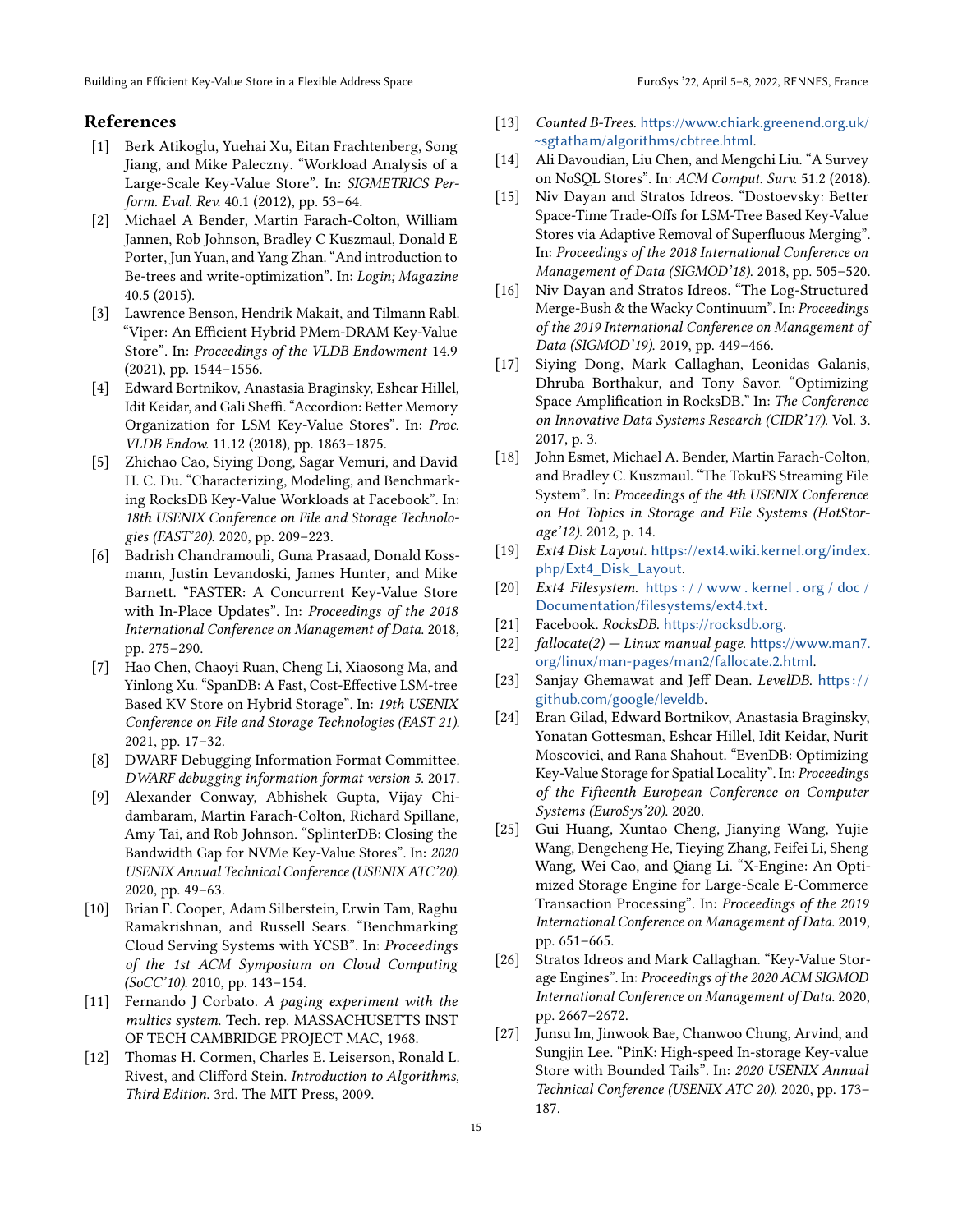- <span id="page-15-6"></span>[28] Inserting a hole into a file. [https://lwn.net/Articles/](https://lwn.net/Articles/629965/) [629965/](https://lwn.net/Articles/629965/).
- <span id="page-15-2"></span>[29] Intel® Optane™ Technology. [https://www.intel.com/](https://www.intel.com/content/www/us/en/architecture-and-technology/intel-optane-technology.html) [content/www/us/en/architecture-and-technology/](https://www.intel.com/content/www/us/en/architecture-and-technology/intel-optane-technology.html) [intel-optane-technology.html](https://www.intel.com/content/www/us/en/architecture-and-technology/intel-optane-technology.html).
- <span id="page-15-23"></span>[30] William Jannen, Jun Yuan, Yang Zhan, Amogh Akshintala, John Esmet, Yizheng Jiao, Ankur Mittal, Prashant Pandey, Phaneendra Reddy, Leif Walsh, Michael A. Bender, Martin Farach-Colton, Rob Johnson, Bradley C. Kuszmaul, and Donald E. Porter. "BetrFS: Write-Optimization in a Kernel File System". In: ACM Trans. Storage 11.4 (2015).
- <span id="page-15-22"></span>[31] Olzhas Kaiyrakhmet, Songyi Lee, Beomseok Nam, Sam H. Noh, and Young-Ri Choi. "SLM-DB: Single-Level Key-Value Store with Persistent Memory". In: Proceedings of the 17th USENIX Conference on File and Storage Technologies (FAST'19). 2019, pp. 191–204.
- <span id="page-15-10"></span>[32] Sudarsun Kannan, Nitish Bhat, Ada Gavrilovska, Andrea Arpaci-Dusseau, and Remzi Arpaci-Dusseau. "Redesigning LSMs for Nonvolatile Memory with NoveLSM". In: Proceedings of the 2018 USENIX Conference on Usenix Annual Technical Conference (USENIX ATC'18). 2018, pp. 993–1005.
- <span id="page-15-11"></span>[33] Kornilios Kourtis, Nikolas Ioannou, and Ioannis Koltsidas. "Reaping the Performance of Fast NVM Storage with Udepot". In: Proceedings of the 17th USENIX Conference on File and Storage Technologies. 2019, pp. 1–15.
- <span id="page-15-9"></span>[34] Changman Lee, Dongho Sim, Joo-Young Hwang, and Sangyeun Cho. "F2FS: A New File System for Flash Storage". In: Proceedings of the 13th USENIX Conference on File and Storage Technologies (FAST'15). 2015, pp. 273–286.
- <span id="page-15-26"></span>[35] D. De Leo and P. Boncz. "Packed Memory Arrays - Rewired". In: 2019 IEEE 35th International Conference on Data Engineering (ICDE). 2019, pp. 830–841.
- <span id="page-15-3"></span>[36] Baptiste Lepers, Oana Balmau, Karan Gupta, and Willy Zwaenepoel. "KVell: The Design and Implementation of a Fast Persistent Key-Value Store". In: Proceedings of the 27th ACM Symposium on Operating Systems Principles (SOSP'19). 2019, pp. 447–461.
- <span id="page-15-18"></span>[37] Yinan Li, Bingsheng He, Robin Jun Yang, Qiong Luo, and Ke Yi. "Tree Indexing on Solid State Drives". In: Proc. VLDB Endow. 3.1–2 (2010), pp. 1195–1206.
- <span id="page-15-0"></span>[38] Lanyue Lu, Thanumalayan Sankaranarayana Pillai, Andrea C. Arpaci-Dusseau, and Remzi H. Arpaci-Dusseau. "WiscKey: Separating Keys from Values in SSD-conscious Storage". In: 14th USENIX Conference on File and Storage Technologies (FAST'16). 2016, pp. 133–148.
- <span id="page-15-20"></span>[39] Chen Luo and Michael J Carey. "LSM-based storage techniques: a survey". In: The VLDB Journal 29.1 (2020), pp. 393–418.
- <span id="page-15-24"></span>[40] Peter Macko, Margo Seltzer, and Keith A. Smith. "Tracking Back References in a Write-Anywhere File System". In: Proceedings of the 8th USENIX Conference on File and Storage Technologies (FAST'10). 2010, p. 2.
- <span id="page-15-16"></span>[41] MongoDB. <https://www.mongodb.com/>.
- <span id="page-15-19"></span>[42] Patrick O'Neil, Edward Cheng, Dieter Gawlick, and Elizabeth O'Neil. "The Log-Structured Merge-Tree (LSM-Tree)". In: Acta Inf. 33.4 (1996), pp. 351–385.
- <span id="page-15-17"></span>[43] Michael A Olson, Keith Bostic, and Margo I Seltzer. "Berkeley DB." In: USENIX Annual Technical Conference, FREENIX Track. 1999, pp. 183–191.
- <span id="page-15-4"></span>[44] Anastasios Papagiannis, Giorgos Saloustros, Pilar González-Férez, and Angelos Bilas. "Tucana: Design and Implementation of a Fast and Efficient Scale-up Key-Value Store". In: Proceedings of the 2016 USENIX Conference on Usenix Annual Technical Conference (USENIX ATC'16). 2016, pp. 537–550.
- <span id="page-15-14"></span>[45] PerconaFT (TokuDB). https://github.com/percona/ [PerconaFT](https://github.com/percona/PerconaFT).
- <span id="page-15-1"></span>[46] Pandian Raju, Rohan Kadekodi, Vijay Chidambaram, and Ittai Abraham. "PebblesDB: Building Key-Value Stores Using Fragmented Log-Structured Merge Trees". In: Proceedings of the 26th Symposium on Operating Systems Principles (SOSP'17). 2017, pp. 497–514.
- <span id="page-15-25"></span>[47] Kai Ren and Garth Gibson. "TABLEFS: Enhancing Metadata Efficiency in the Local File System". In: Proceedings of the 2013 USENIX Conference on Annual Technical Conference (USENIX ATC'13). 2013, pp. 145– 156.
- <span id="page-15-21"></span>[48] Kai Ren, Qing Zheng, Joy Arulraj, and Garth Gibson. "SlimDB: A Space-Efficient Key-Value Storage Engine for Semi-Sorted Data". In: Proc. VLDB Endow. 10.13 (2017), pp. 2037–2048.
- <span id="page-15-15"></span>[49] RocksDB Tuning Guide. [https://github.com/facebook/](https://github.com/facebook/rocksdb/wiki/RocksDB-Tuning-Guide) [rocksdb/wiki/RocksDB-Tuning-Guide](https://github.com/facebook/rocksdb/wiki/RocksDB-Tuning-Guide).
- <span id="page-15-7"></span>[50] Ohad Rodeh. "B-Trees, Shadowing, and Clones". In: ACM Trans. Storage 3.4 (2008).
- <span id="page-15-8"></span>[51] Ohad Rodeh, Josef Bacik, and Chris Mason. "BTRFS: The Linux B-Tree Filesystem". In: ACM Trans. Storage 9.3 (2013).
- <span id="page-15-12"></span>[52] Mendel Rosenblum and John K. Ousterhout. "The Design and Implementation of a Log-Structured File System". In: ACM Trans. Comput. Syst. 10.1 (1992), pp. 26–52.
- <span id="page-15-13"></span>[53] Stephen M. Rumble, Ankita Kejriwal, and John Ousterhout. "Log-Structured Memory for DRAM-Based Storage". In: Proceedings of the 12th USENIX Conference on File and Storage Technologies (FAST'14). 2014, pp. 1–16.
- <span id="page-15-27"></span>[54] Felix Martin Schuhknecht, Jens Dittrich, and Ankur Sharma. "RUMA Has It: Rewired User-Space Memory Access is Possible!" In: Proc. VLDB Endow. 9.10 (2016), pp. 768–779.
- <span id="page-15-5"></span>[55] Kai Shen, Stan Park, and Meng Zhu. "Journaling of Journal is (Almost) Free". In: Proceedings of the 12th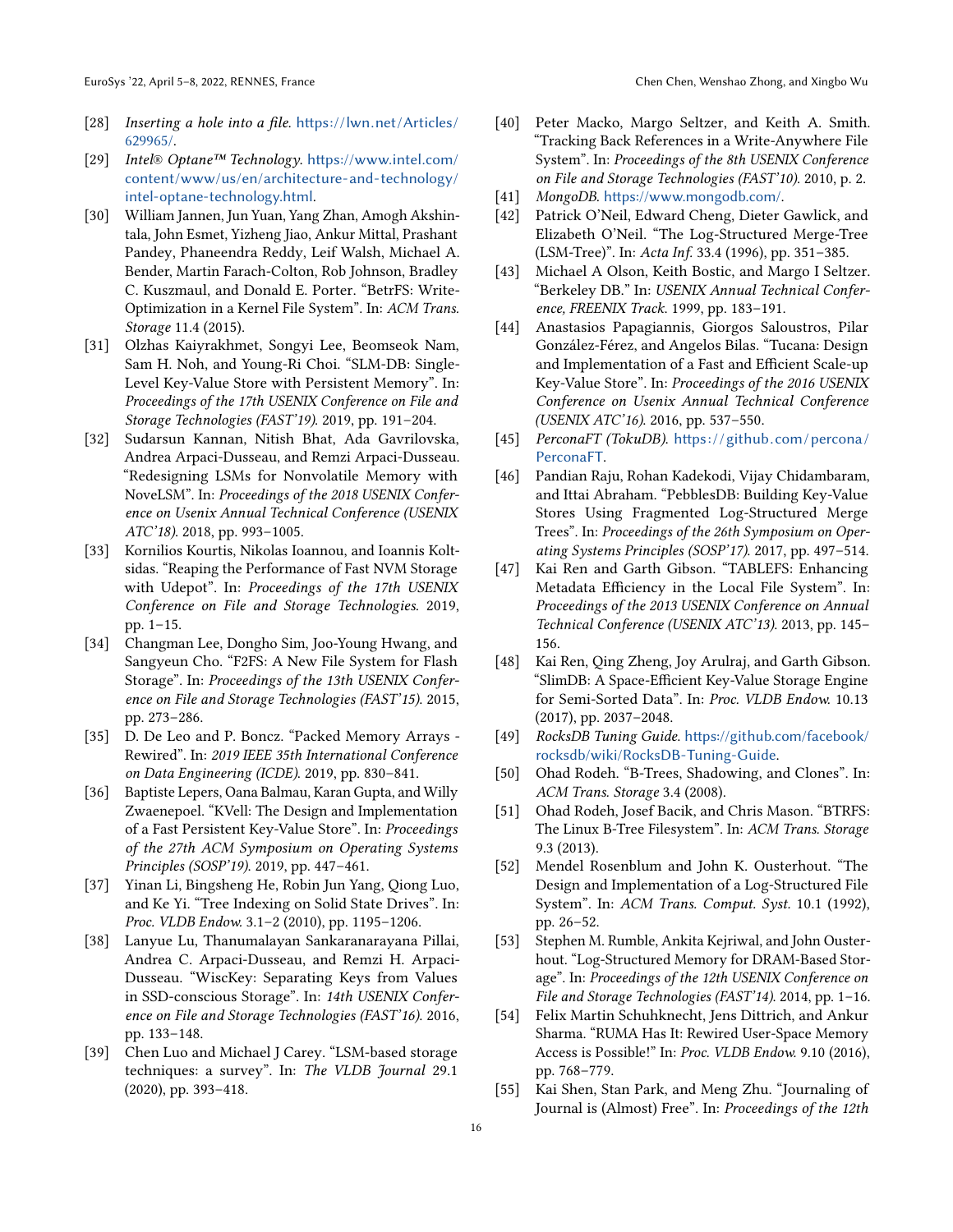USENIX Conference on File and Storage Technologies (FAST'14). 2014, pp. 287–293.

- <span id="page-16-13"></span>[56] Pradeep Shetty, Richard Spillane, Ravikant Malpani, Binesh Andrews, Justin Seyster, and Erez Zadok. "Building Workload-Independent Storage with VT-Trees". In: Proceedings of the 11th USENIX Conference on File and Storage Technologies (FAST'13). 2013, pp. 17– 30.
- <span id="page-16-7"></span>[57] Symas Lightning Memory-mapped Database. [https://](https://symas.com/lmdb/) [symas.com/lmdb/](https://symas.com/lmdb/).
- <span id="page-16-6"></span>[58] The SGI XFS Filesystem. [https://www.kernel.org/doc/](https://www.kernel.org/doc/Documentation/filesystems/xfs.txt) [Documentation/filesystems/xfs.txt](https://www.kernel.org/doc/Documentation/filesystems/xfs.txt).
- <span id="page-16-4"></span>[59] Darrick Wong, Dave Chinner, Eric Sandeen, Ryan Lerch, and Sillion Graphics Inc. XFS Algorithms & Data Structures, 3rd Edition. 2018.
- <span id="page-16-0"></span>[60] Kan Wu, Andrea Arpaci-Dusseau, and Remzi Arpaci-Dusseau. "Towards an Unwritten Contract of Intel Optane SSD". In: Proceedings of the 11th USENIX Conference on Hot Topics in Storage and File Systems (HotStorage'19). 2019, p. 3.
- <span id="page-16-9"></span>[61] Xingbo Wu, Yuehai Xu, Zili Shao, and Song Jiang. "LSM-trie: An LSM-tree-based Ultra-Large Key-Value Store for Small Data Items". In: 2015 USENIX Annual Technical Conference (USENIX ATC'15). 2015, pp. 71– 82.
- <span id="page-16-10"></span>[62] Fei Xia, Dejun Jiang, Jin Xiong, and Ninghui Sun. "HiKV: A Hybrid Index Key-Value Store for DRAM-NVM Memory Systems". In: Proceedings of the 2017 USENIX Conference on Usenix Annual Technical Conference. 2017, pp. 349–362.
- <span id="page-16-2"></span>[63] Jingpei Yang, Ned Plasson, Greg Gillis, Nisha Talagala, and Swaminathan Sundararaman. "Don't Stack Your Log On My Log". In: 2nd Workshop on Interactions of NVM/Flash with Operating Systems and Workloads (INFLOW'14). 2014.
- <span id="page-16-5"></span>[64] Juncheng Yang, Yao Yue, and K. V. Rashmi. "A large scale analysis of hundreds of in-memory cache clusters at Twitter". In: 14th USENIX Symposium on Operating Systems Design and Implementation (OSDI'20). 2020, pp. 191–208.
- <span id="page-16-11"></span>[65] Ting Yao, Yiwen Zhang, Jiguang Wan, Qiu Cui, Liu Tang, Hong Jiang, Changsheng Xie, and Xubin He. "MatrixKV: Reducing Write Stalls and Write Amplification in LSM-tree Based KV Stores with Matrix Container in NVM". In: 2020 USENIX Annual Technical Conference (USENIX ATC'20). 2020, pp. 17–31.
- <span id="page-16-12"></span>[66] Jun Yuan, Yang Zhan, William Jannen, Prashant Pandey, Amogh Akshintala, Kanchan Chandnani, Pooja Deo, Zardosht Kasheff, Leif Walsh, Michael A. Bender, Martin Farach-Colton, Rob Johnson, Bradley C. Kuszmaul, and Donald E. Porter. "Optimizing Every Operation in a Write-Optimized File System". In: Proceedings of the 14th Usenix Conference on File and Storage Technologies. 2016, pp. 1–14.
- <span id="page-16-3"></span>[67] Yang Zhan, Alex Conway, Yizheng Jiao, Eric Knorr, Michael A. Bender, Martin Farach-Colton, William Jannen, Rob Johnson, Donald E. Porter, and Jun Yuan. "The Full Path to Full-Path Indexing". In: Proceedings of the 16th USENIX Conference on File and Storage Technologies (FAST'18). 2018, pp. 123–138.
- <span id="page-16-8"></span>[68] H. Zhang, G. Chen, B. C. Ooi, K. Tan, and M. Zhang. "In-Memory Big Data Management and Processing: A Survey". In: IEEE Transactions on Knowledge and Data Engineering 27.7 (2015), pp. 1920–1948.
- <span id="page-16-1"></span>[69] Wenshao Zhong, Chen Chen, Xingbo Wu, and Song Jiang. "REMIX: Efficient Range Query for LSM-trees". In: 19th USENIX Conference on File and Storage Technologies (FAST 21). 2021, pp. 51–64.

# A Artifact Appendix

## A.1 Abstract

The artifact contains our implementation of FlexTree, FlexSpace, FlexDB, and the scripts we used to produce the reported evaluation results. It demonstrates a bottom-up design of a data management application based on the abstraction of a flexible address space. The goal of this artifact is to allow readers to reproduce the paper's key results, and build new research on top of our proposed work.

## A.2 Description & Requirements

A.2.1 How to access The source code of FlexTree, FlexSpace, FlexDB and their future updates can be found at: [https://](https://github.com/flexible-address-space/flexspace) [github.com/flexible-address-space/flexspace](https://github.com/flexible-address-space/flexspace). The materials used in this paper's artifact evaluation are archived at: [https:](https://github.com/flexible-address-space/eurosys22-artifact) [//github.com/flexible-address-space/eurosys22-artifact](https://github.com/flexible-address-space/eurosys22-artifact). The instruction for artifact evaluation is documented in a separate file, README.md, in the artifact repository. These materials are indexed by <https://doi.org/10.5281/zenodo.6345713>.

A.2.2 Hardware dependencies The system functionality does not require special hardware. To reproduce the experiment results, we suggest using similar hardware as we used in our evaluation (Intel 10-core Xeon Silver 4210 CPU, 64 GB RAM and Intel Optane 905P SSD with 960 GB capacity).

A.2.3 Software dependencies This artifact now only supports operating systems using the Linux kernel. To build our systems, it is required to use a Linux kernel with io\_uring support (version 5.1 and up). The user space dependencies are liburing, jemalloc and clang.

A.2.4 Benchmarks The code for micro-benchmarks described in the paper has been included in the artifact materials. Specifically, the benchmark code for FlexDB contains an implementation of the YCSB [\[10\]](#page-14-14) benchmark. The file systems we used to compare against FlexSpace are all in the Linux kernel source tree. The RocksDB we used in the evaluation is unmodified and can be fetched from its public